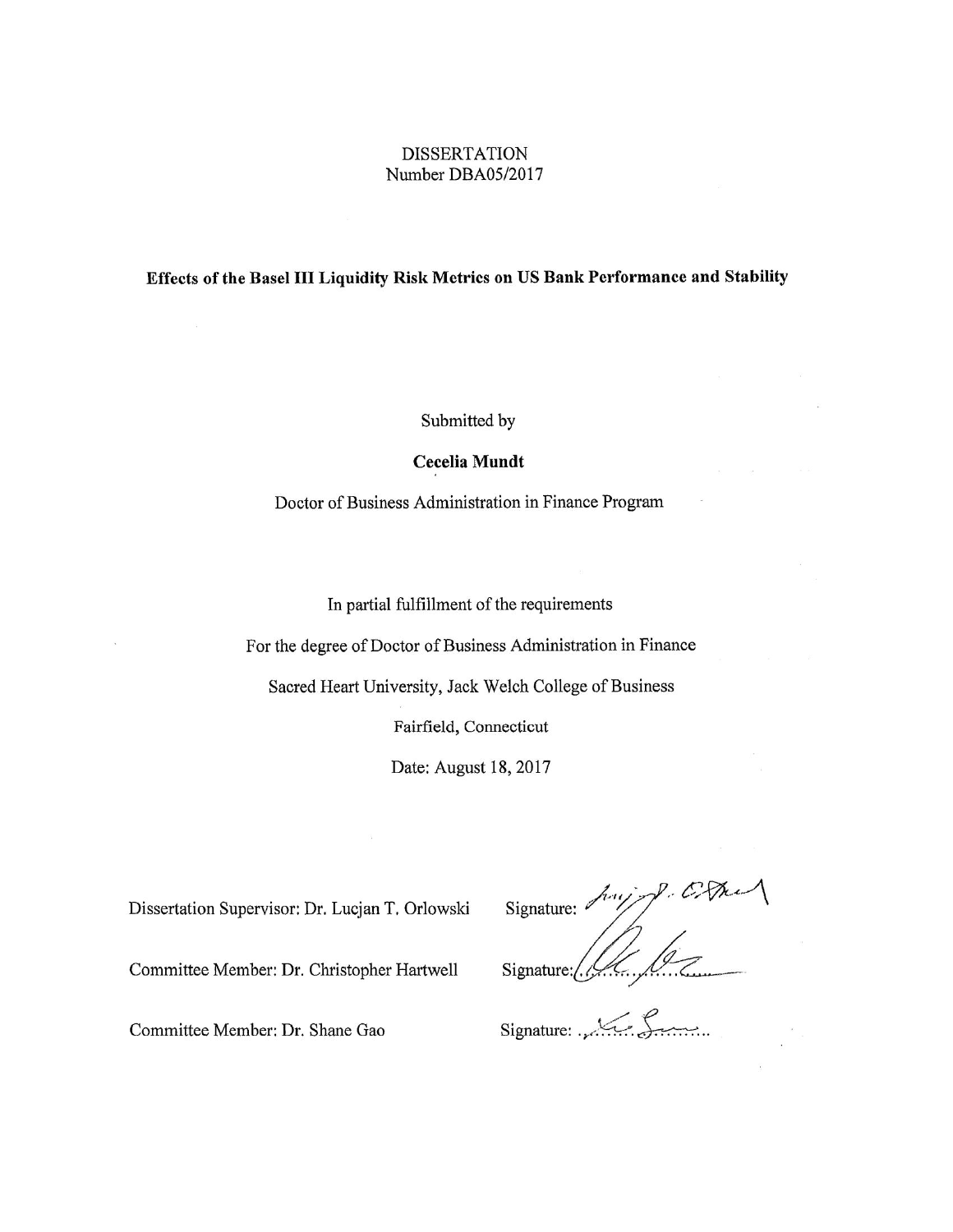### **Effects of the Basel III Liquidity Risk Metrics on U.S. Bank Performance and Stability**

Cecelia Mundt

Sacred Heart University DBA in Finance Dissertation Paper

#### ABSTRACT:

This paper investigates the effects of Basel III's liquidity metrics on profitability and stability on a subset of U.S banks from 2002 to 2014. The profitability and stability of each of these banks were calculated under the scenario of shifting 1% of its overall assets from illiquid to liquid. The empirical findings demonstrate a negative relationship between holding higher liquidity and bank profitability. It finds that this negative relationship is disproportionate across the bank classes with savings banks losing profitability at almost twice the rate as national banks. Additionally, stability of savings banks is more adversely affected than of national banks.

Keywords: bank performance, Basel III, liquidity, liquidity coverage ratio, risk management

JEL Classification numbers: E44, G18, G21

This version: August 5, 2017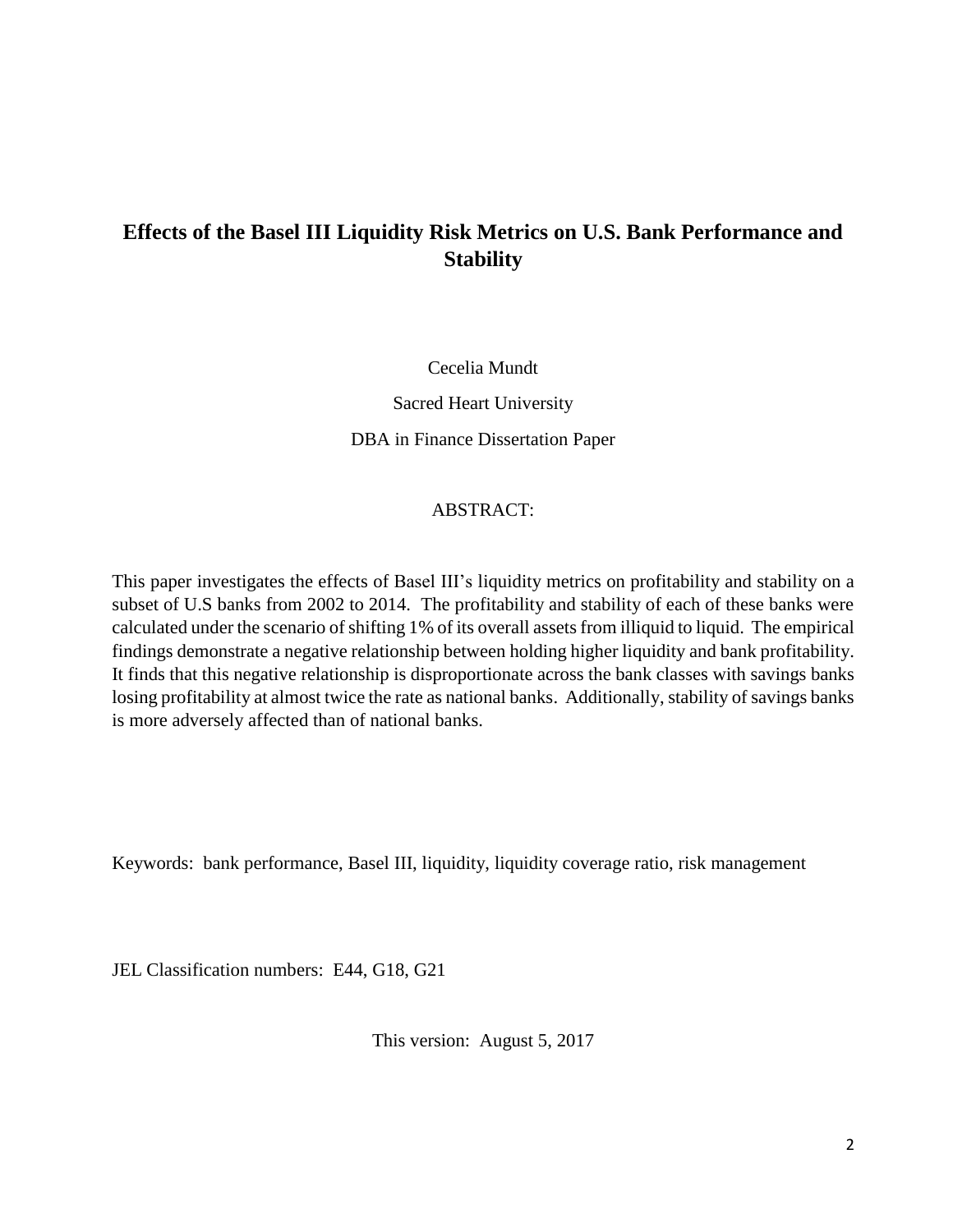#### **I. Introduction**

The main motivation for this paper is to provide empirical evidence on how larger liquidity cushions driven by Basel III's Liquidity Coverage Ratio (LCR) implementation may affect the overall banking community and different classes of banks in the U.S. The key hypothesis is that the new liquidity ratios will negatively impact bank's profitability and stability. My hypothesis is based upon previous published literature outlined in the next section. Bank profitability will be measure by its Return on Assets (ROA). Bank stability is proxied with a bank's Z score.

The implementation of Basel III's Liquidity Coverage Ratio on January 1, 2015 forced banks around the world to rethink and reevaluate their management of liquidity risk. Liquidity risk management was a backroom treasury function with very little front office attention until the financial crisis of 2007-2008 pushed the industry to the edge of the systemic breakdown cliff. Prior to the crisis, the majority of banks around the world relied on subjective judgment regarding liquidity levels and very little was done to force banks to shore up liquidity (Elliot, 2014). The Basel Committee swiftly released the *Principles for Sound Liquidity Risk Management and Supervision* (BIS, 2008) to set a global standard of liquidity risk management skills. The Liquidity Coverage Ratio (LCR) and the Net Stable Funding Ratio (NSFR) were key tools developed to stimulate more robust liquidity risk management throughout the global system and to prevent a repeat of the crisis  $(BIS, 2010)^1$ .

A model assessing bank profitability as a function of liquidity is utilized in this paper. This model leverages the term structure of interest rates and its relationship to liquidity by way of the

 $\overline{\phantom{a}}$ 

<sup>&</sup>lt;sup>1</sup> See appendix for further background on Basel III's Liquidity Coverage Ratio (LCR)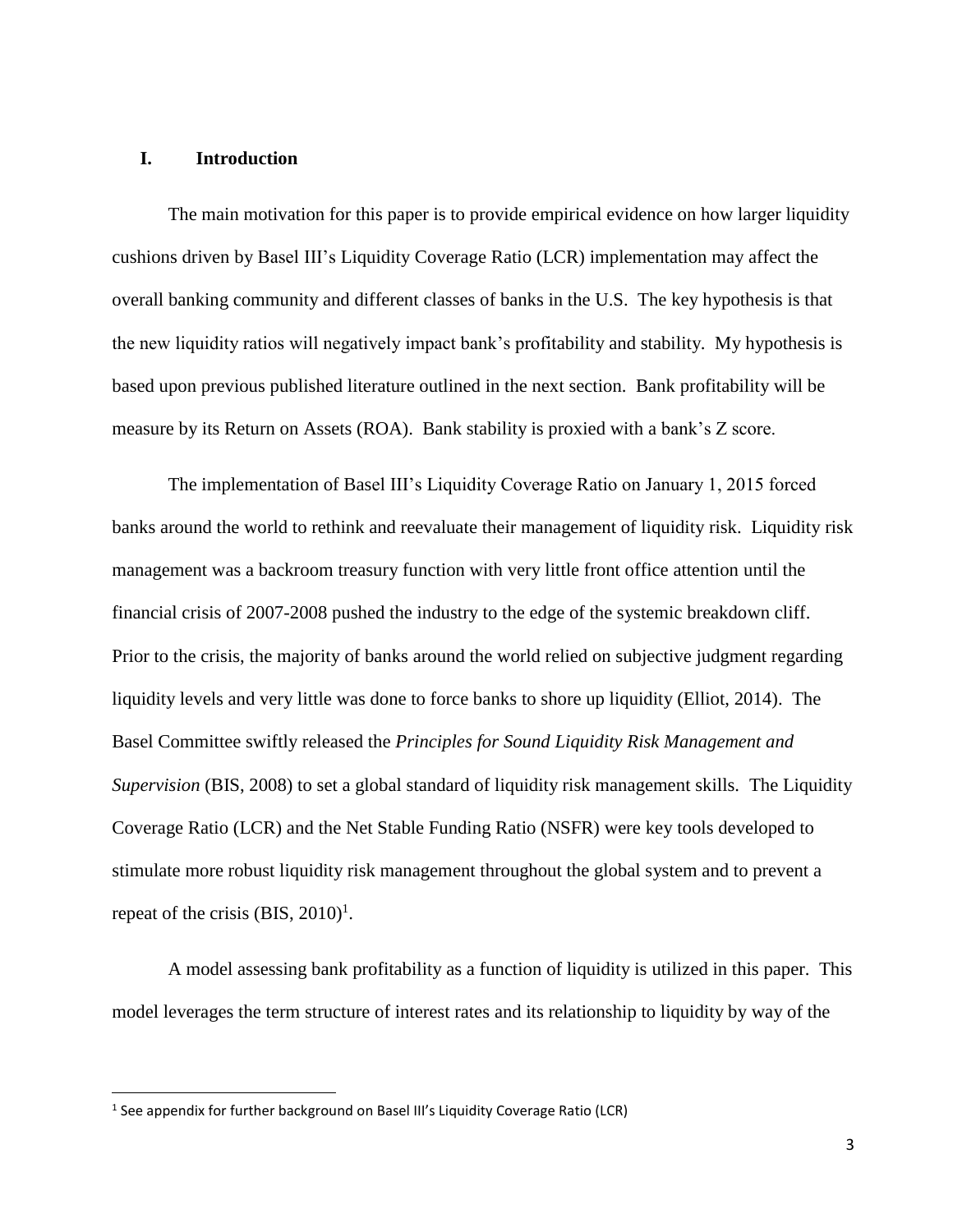liquidity preference theory to determine the impact on a bank's ROA. In order to conduct the empirical exercise, a database which isolates banks who have remained in business from Q1 2002 to Q2 2014 has been created from the FDIC database.

This paper is organized as follows: Section II reviews recent literature regarding the pros and cons of regulation, specific Basel III metrics, related critique of the Basel III metrics, and the relationship between liquidity and banking profitability. Section III outlines the data and empirical methods demonstrating the relationship between liquidity, profitability, and stability. Section IV discusses empirical evidence and Section V concludes with an overview of the findings as well as a discussion of possible future research. There is an appendix summarizing the Basel III regulation as it relates to liquidity.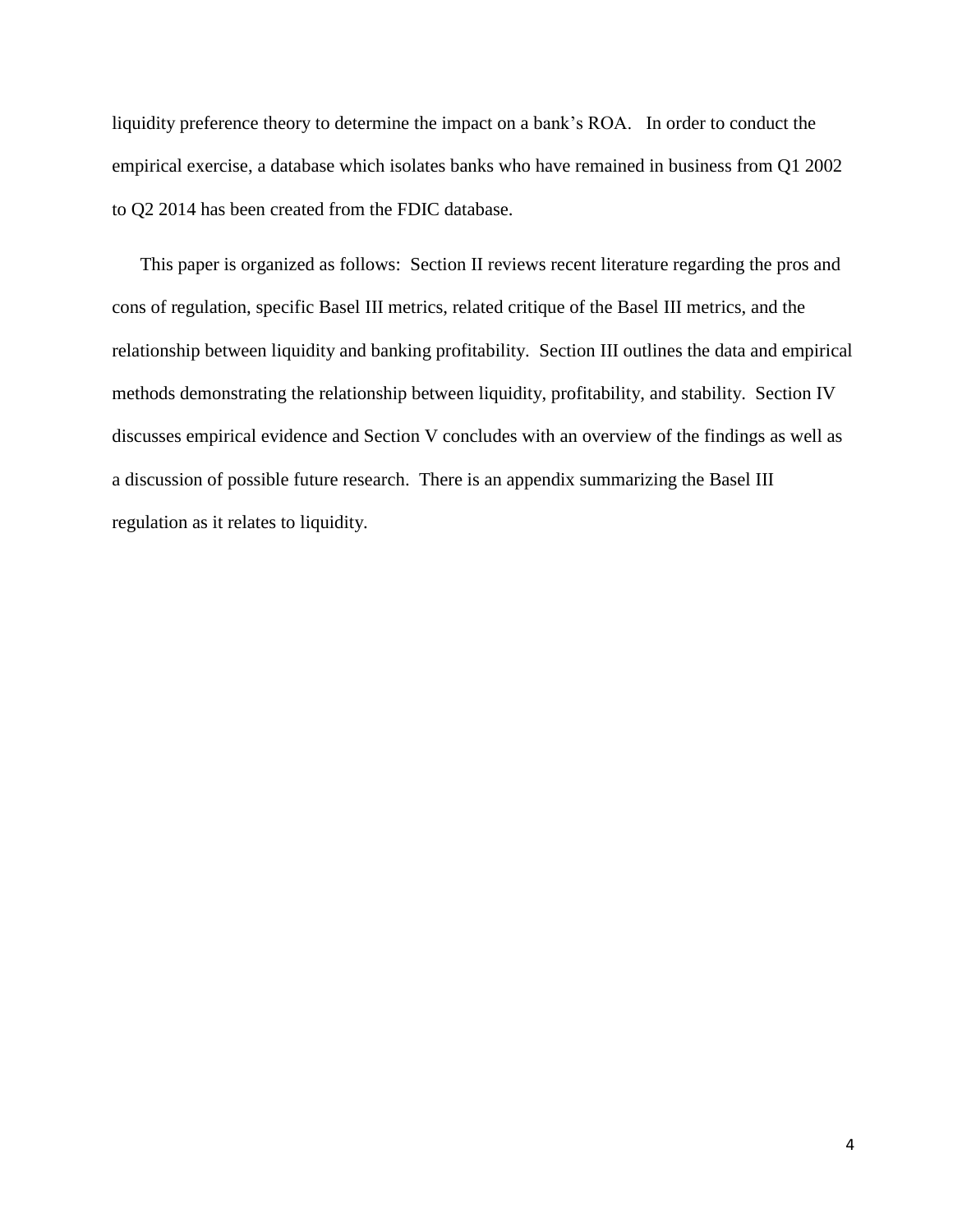#### **II. Literature Review**

Basel III reforms were published as a response to the financial crisis of 2007/2008. It is the first attempt by international regulators to introduce consistent minimum standards for liquidity (Standard and Poor's, 2010). Two of the most controversial elements are the new liquidity requirements, the Liquidity Coverage Ratio (LCR) and the Net Stable Funding Ratio (NSFR). The LCR addresses liquidity risk intended to safeguard banks with adequate liquidity to survive one month of stressed funding conditions. This metric is driving the reassessment of the types of products and services each bank holds, shifting many banks towards more liquid products. The NSFR addresses funding risk and is designed to promote structural changes that shift banking risk profiles away from short-term fund mismatches and toward more stable, longer term funding of assets (BCBS, 2010b). While the LCR has been actively in place in the marketplace since January 1, 2015, the NSFR has moved from its initial launch date of 2018 to be put aside for later discussion (Nicol, 2017). (See appendix for a more detailed explanation of the LCR and NSFR).

#### **Pros of Regulation**

There is a body of literature in favor of regulation. A study of wealth effects in bank portfolios following the implementation of the 1988 Basel accord among banks in the Japan, Canada, and the UK finds that the regulatory intervention increase capital holdings and have a positive effect on banks (Wagster et al., 1996). Stringent regulations have also been negatively linked to nonperforming loans (Barth et al, 2004) and positively linked to increased employee salaries (Molyneux and Thornton, 1992).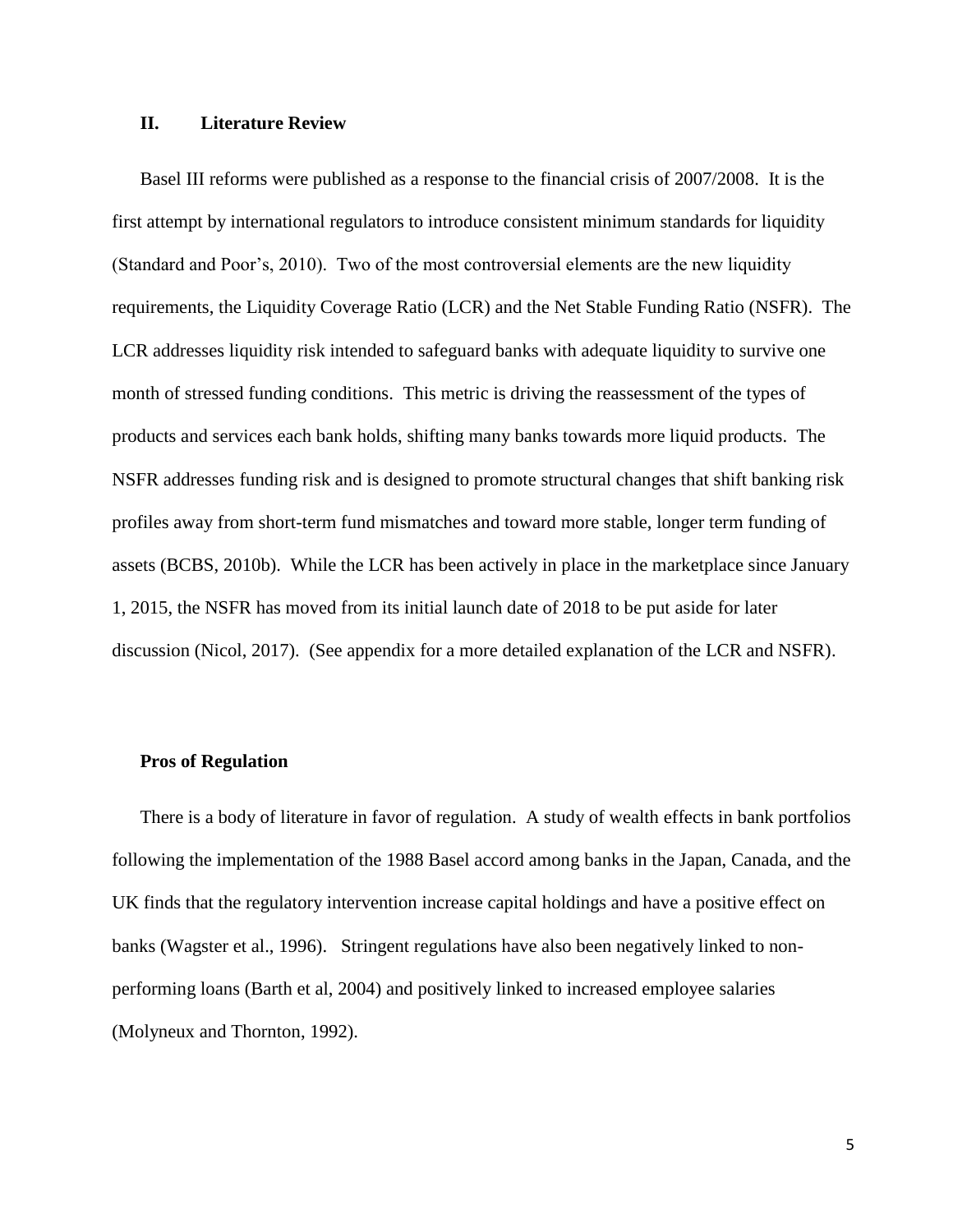There is literature that critiques the absence of regulation. Previous to the financial crisis of 2007/2008, the market managed liquidity in a "crisis management" mode as opposed to proactive liquidity management with regulation. The markets relied on an existence of a "lenders of last resort" or a few large banks that most in the industry believed to be "too big to fail" (i.e., had the complete backing of the government). The industry had expectations of relying on these "lenders of last resort" creating a moral hazard. Banks could hold lower levels of liquid assets than financial fundamentals dictate, because they knew they could rely on these "lenders of last resort" (Repullo, 2005). Continual post crisis liquidity support to failed banks or close to failing banks fosters this disincentive for banks to manage liquidity prudently (Acharya et al., 2011).

The recent crisis of 2007/2008 proved that deposit insurance is not adequate enough to prevent bank runs. The runs were on federal funds (Afonso et al., 2011), interbank markets (Acharya and Merrouche, 2013), repo markets (Gorton, 2009), and securitized markets (Brunnermeier, 2009). These are all markets not backed by deposit insurance.

#### **Cons of Regulation**

There is evidence against regulation. Banks have been found to maintain target buffers above regulatory thresholds instead of working in the economy (Francis, 2010). Kantor and Holdsworth (2010) argue that regulations designed to prevent future crises should not be allowed to threaten the profitability of financial activity to the point where raising fresh capital from the private markets no longer makes economic sense.

In a related article by Hartwell (2015), a bank's performance is driven more by individual, banking factors rather than country specific regulations. He studies both ROA and ROE across countries during the time period of 2006 and 2012 and finds that investor protection – specifically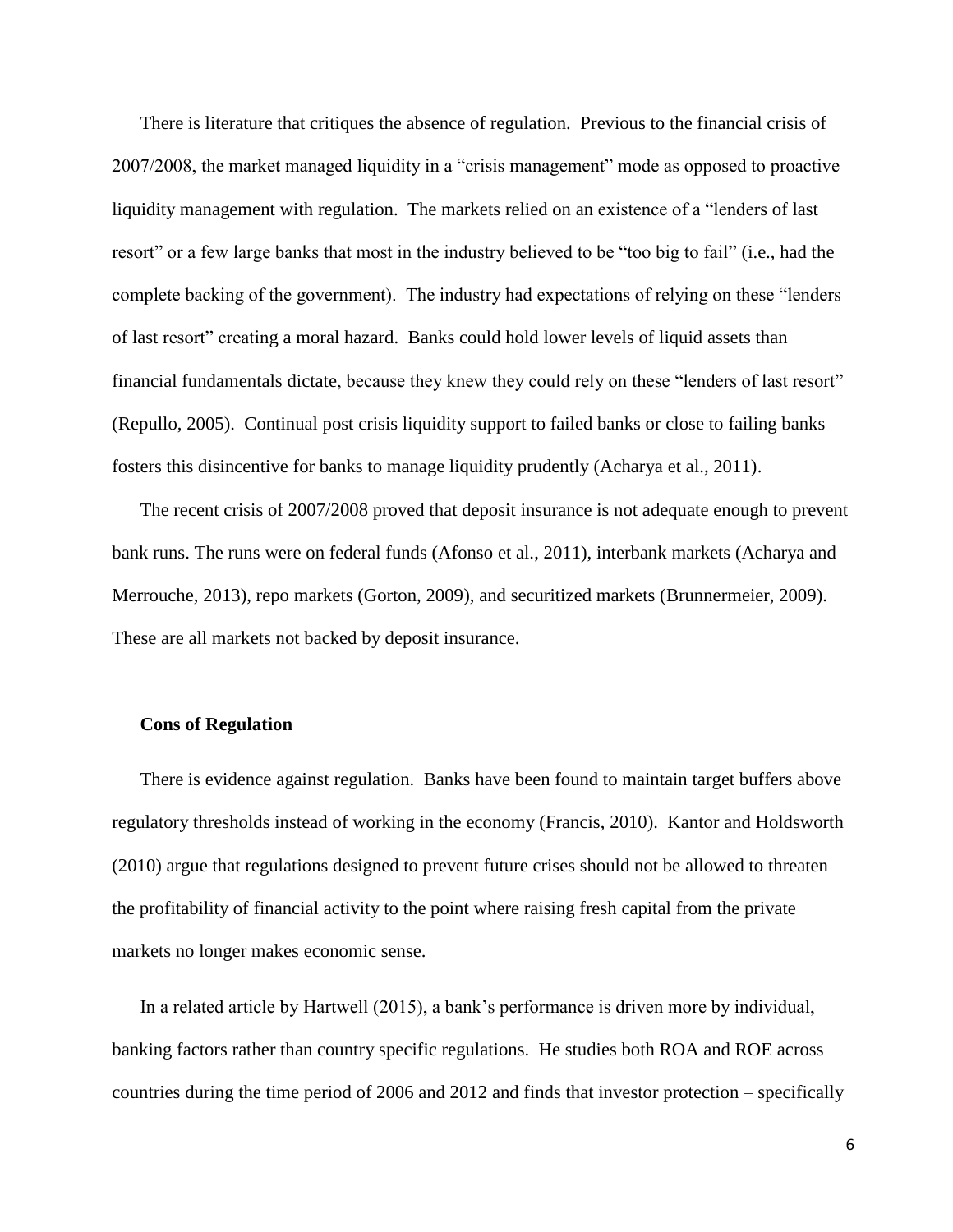robust property rights law – are key to bank profitability. He makes a key observation that many countries could institute a multitude of policies that in time of crisis would be "dwarfed by the impact of US monetary policy… dependent on policies undertaken thousands of miles away." (Hartwell, 2015).

Liquidity regulations may lead banks to take on more risks in other areas (Diamond and Rajan, 2001). Empirical evidence in a panel of Canadian and U.S. Banks over the period of 1997 to 2009 displays a nonlinear relationship where holding liquidity is profitable for banks up to a point beyond which holding more liquid assets starts to diminish returns. It forces the bank to find the balance between resilience to liquidity shocks with the costs of holding lower-yielding liquid assets instead of higher yielding, but less liquid assets. (Bordeleau and Graham, 2010).

#### **Basel III Critique**

 $\overline{\phantom{a}}$ 

A wave of critical papers was published upon the release of Basel III. The underlying criticisms are in the details of applying a global mandate to a local problem. Key issues<sup>2</sup> include:

- 1. **30 day time period**: This period has been chosen as it represents the likely time in which a central bank needs to step in and counter a crisis.
- 2. **Specific weightings assigned to assets, liabilities, and off-balance sheet items**: Each institution works with the regulators regarding haircuts (or the amount to subtract from an asset with the remainder being as highly liquid) for each individual product.

<sup>2</sup> April Frazer, Managing Director and Global Head of Regulatory Advisory and Capital Structuring, Wells Fargo Securities, (phone interview, April, 2015)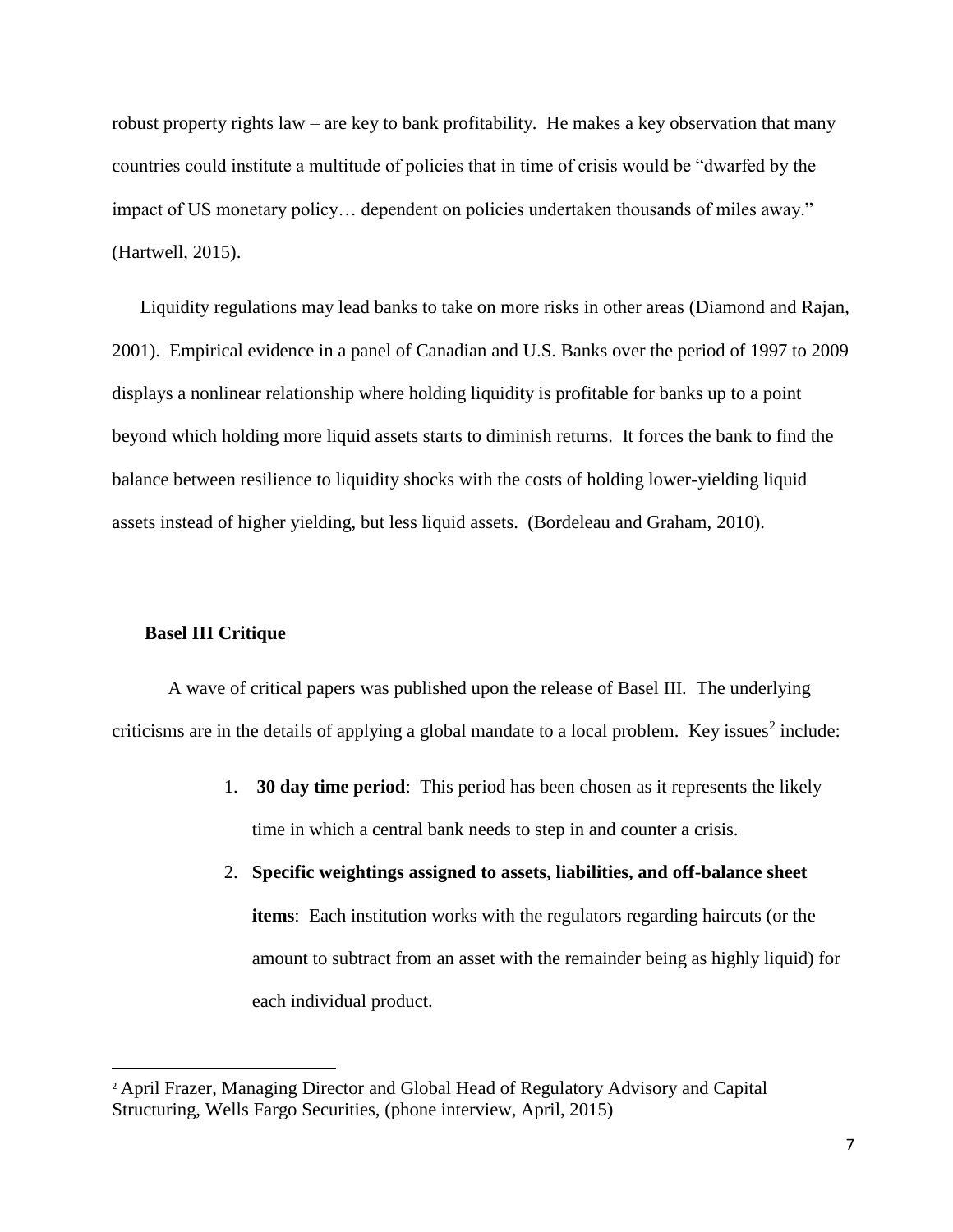- 3. **Assumption of large liquid financial markets**: The liquidity rules assume that sophisticated financial systems in advance economies. Emerging markets seem to be outside of this assumption and could cause issues in small national debts where there are few treasury bonds and bills are held as liquid assets.
- 4. **Distinction between Level I & Level II Assets:** Much like the product level haircuts above, each institution has discussions and negotiations as to which asset should go in which bucket

The regular stress tests will be costly (Elliot, 2014). In a McKinsey Working Paper (McKinsey, 2013), the firm estimates that the liquidity pressures due to Basel III will cost firms approximately 4% in lower return on common equity (ROCE) over the next 6 years. Basel III metrics are estimated to slow GDP growth in the range of -0.05 to -0.15 percentage points per annum. These costs are estimated due to the Basel III requirements (liquidity and capital combined) driving increased lending spreads by approximately 15 bps if there were no complimentary monetary response. The complimentary monetary response to counteract this affect would be a reduction or delay in increase in monetary policy rates between 30 and 80 bps (Slovik and Cournede, 2011). These higher costs for regulated entities will drive market shifts away from traditional banking to the shadow or unregulated banking sectors, Without the regulatory overhead, they will have a lower cost of funds and pass it along to the market with cheaper funding (Cosimano and Hakura, 2011).

There is a concern that these metrics will drive government bond favoritism (Blundel-Wignall and Atkinson, 2010) as the only way to maintain the high level of LCR given that state and sovereign government debt are labelled a Level 1 High Quality Liquid Assets. This would create an unintended over-concentration in government debt. This situation will create a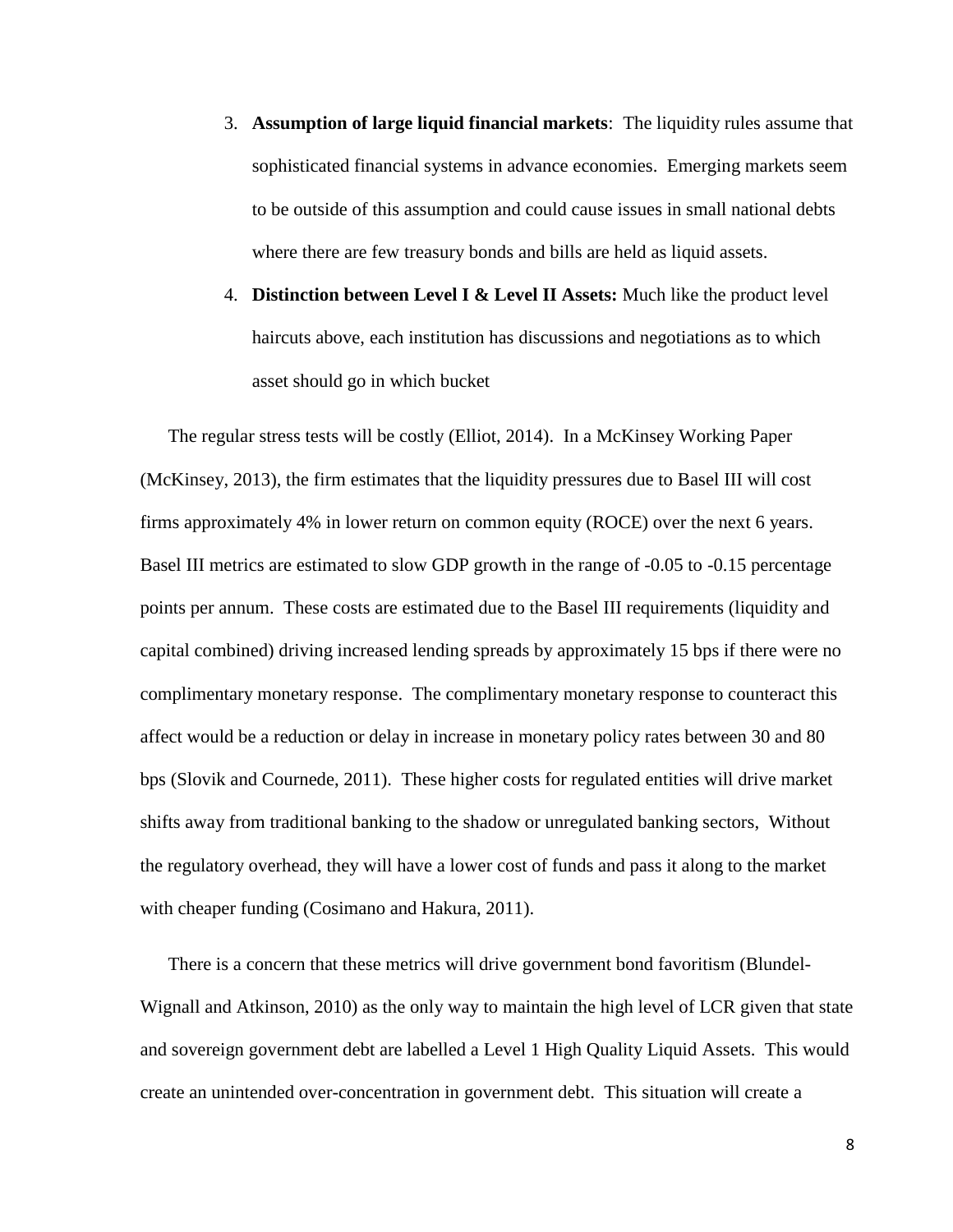*"distorted inelastic demand"* from banks on government securities (Allen et al., 2012). They describe a scenario where governments and not a free market will decide on the allocation of these limited Level 1 securities. There are also global concerns for lower quality creditworthiness and smaller countries that could not fund its own domestic bank needs. They also posit that liquidity costs will actually increase from the ratios as large amounts of government debt will start to be locked up in banks' liquidity portfolios to cover the ratios.

A bank's traditional role as a liquidity transformer which reduces risk from mismatched assets and liabilities may be adversely impacted (King, 2013). Strict application of a liquidity coverage ratio of 100% backing by safe liquid assets will eliminate bank runs at the cost of negating the banks purpose in the marketplace as the creation of liquid claims on illiquid assets (Dermine, 2015).

The NSFR has also had its share of criticisms. Approximately two thirds of the 263 banks in a 2009 survey were not capable of calculating the ratio (BCBS, 2010c). In a study across 15 countries, the associated changes required to shift the more cost effective strategies to increase holdings of higher-rated securities to extend the maturities is estimated to reduce net interest margins by 70-88 basis points on average or around 40% of their year-end 2009 value (King, 2013).

#### **Liquidity and profitability relationship**

Liquidity is an intricate factor to study, because it has both endogenous and exogenous aspects. On the internal side, a bank is responsible to manage its own liquidity holdings as it sees fit to be able to service its customers. There are bank specific factors such as expenses, headcount,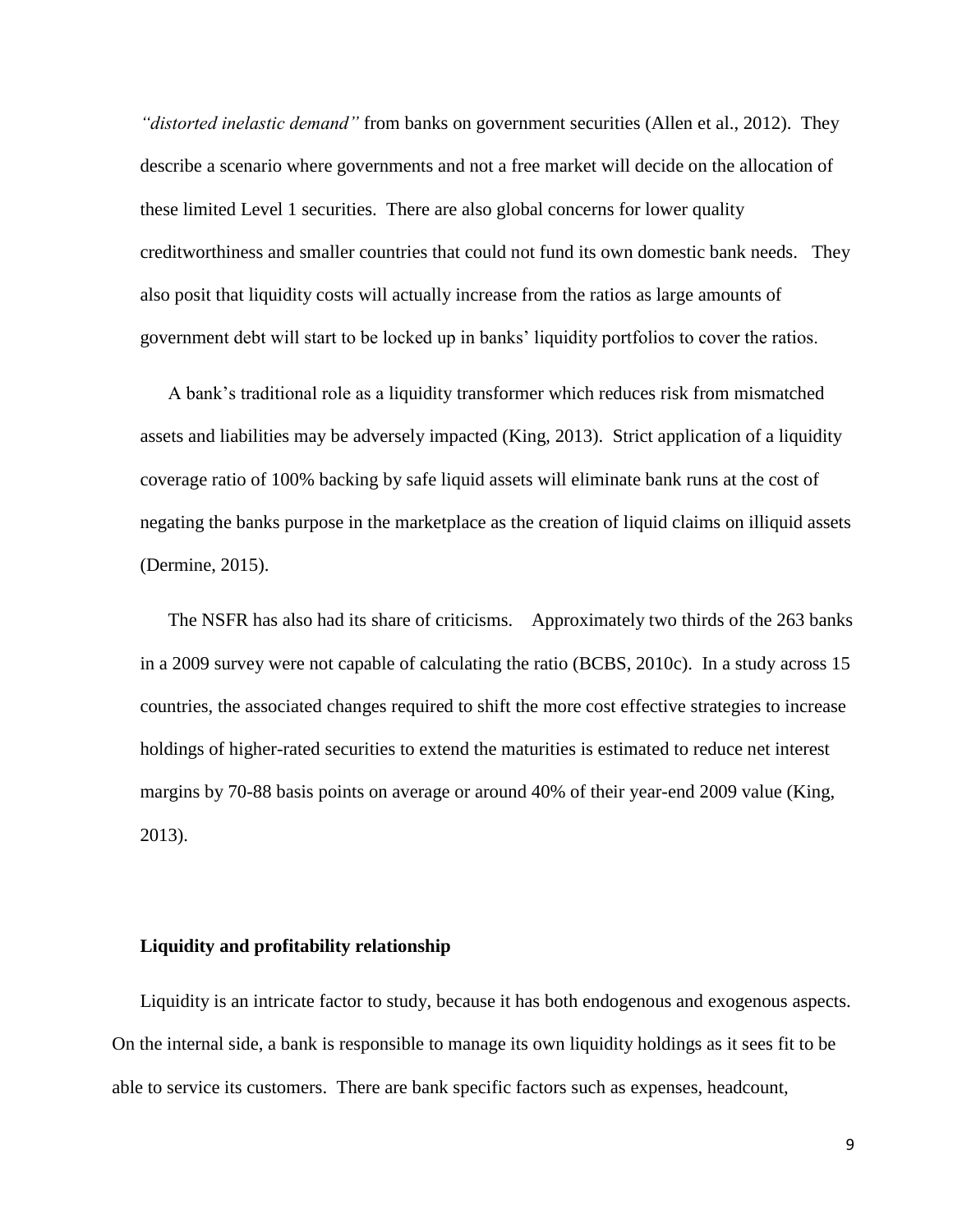operational expenses, and product offerings (Athanasoglou, 2005). On the external side, regulators have always put some sort of regulation on liquidity to stave off the high social and economic costs of bank runs (Diamond and Dybvig, 1983). These create a push and pull relationship. Regulators pulling up liquidity to limit the social cost mentioned above, but banks pushing down liquidity due to liquid assets such as cash tend to have lower yields than less liquid assets resulting in lower bank revenues (Roger and Vlcek, 2011). With Basel III, the regulators will be pulling more liquidity pushing down bank's profitability.

. The impact of bank profitability has far reaching effects. Bank runs a huge social cost (Diamond and Dybivig, 1983). Pawlowska (2016) reinforces the idea that "the banking sector does not affect the banks alone, but it is highly relevant for the economy as a whole." The theory behind this statement is that the banking system serves as a cushion to absorb any negative economic shocks and business cycle downfalls. Banks' profitability is important to a country as it safeguards the health for a country's economy. Notably, her paper finds no evidence for either a structure-conduct-performance (SCP) hypothesis or a relative market power (RMP) hypothesis. The most important factor that policy makers should focus on is improving the banking sector efficiency.

#### **III. Data and Model Analytics**

Quarterly data for all US banks are downloaded from the FDIC's Bank Data & Statistics website from Q1 2002 to Q2 2014. We selected only banks that were active throughout the entire period. Where a bank was acquired by another, we added in the data under the surviving entity.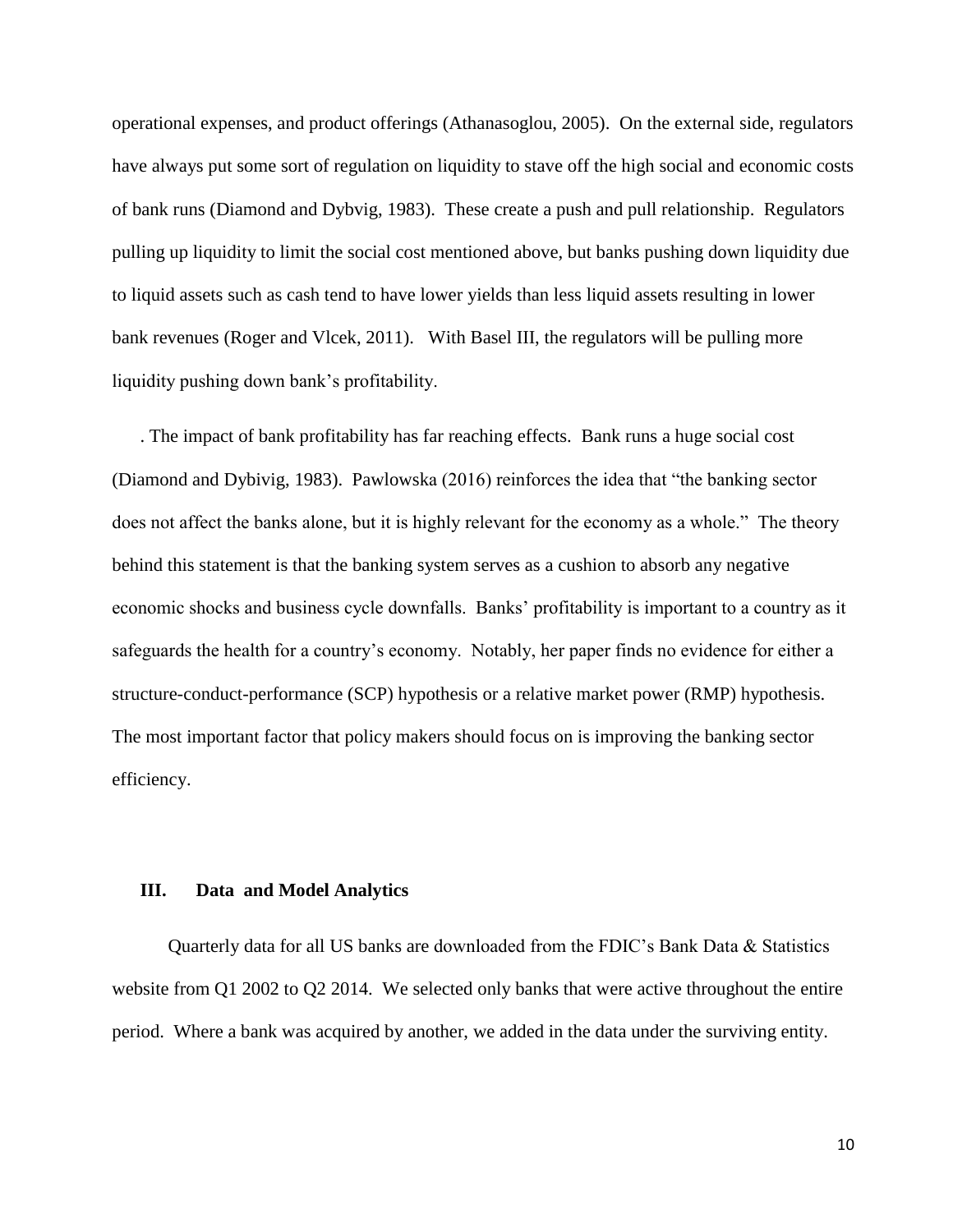Five different grouping of banks are examined utilizing standard FDIC Bank Classifications. They are as follows:

- 1.  $N =$  National Commercial Banks with a national charter supervised by the Office of the Comptroller of the Currency (OCC)
- 2. SM = State commercial or savings banks supervised by the Federal Reserve
- 3. NM = State commercial banks and Fed nonmember supervised by the FDIC or OCC
- 4. SB = Savings banks with a state charter supervised by the FDIC
- 5. SA = State chartered thrifts supervised by the OTS prior to 2011; currently supervised by the FDIC or OCC

Because of our focus on domestic banks, the additional bank class of "OI" which represents U.S. branches of foreign chartered institutions was left out of this analysis.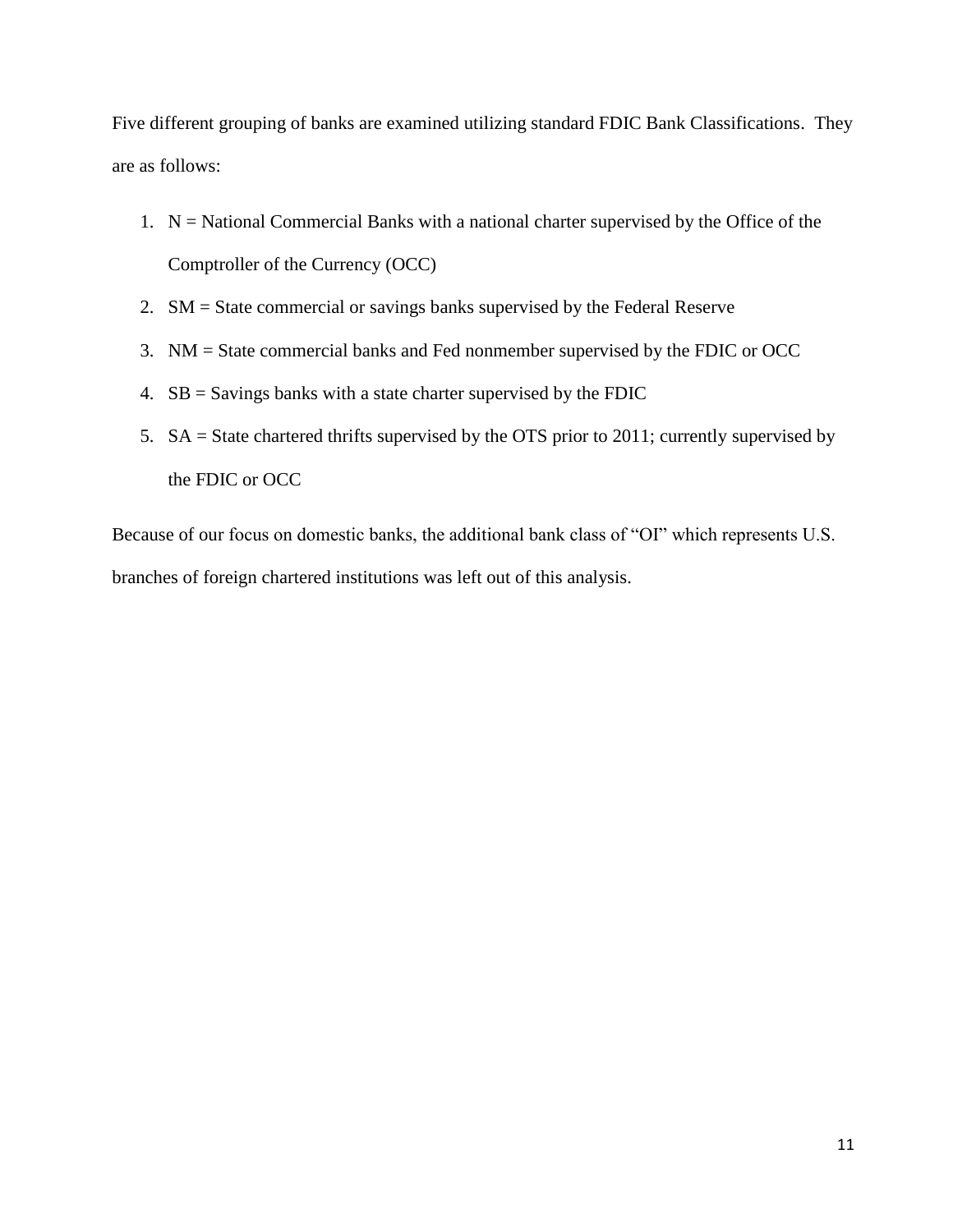| <b>Bank</b>                     |                  |                 |                  |                 |                  |
|---------------------------------|------------------|-----------------|------------------|-----------------|------------------|
| <b>Class</b>                    | N                | <b>NM</b>       | <b>SA</b>        | <b>SB</b>       | <b>SM</b>        |
|                                 |                  |                 |                  |                 |                  |
| Count                           | 33,929           | 89,829          | 95               | 10,702          | 19,226           |
|                                 |                  |                 |                  |                 |                  |
| <b>Asset Mean</b>               | \$<br>7,746,251  | \$<br>531,961   | \$<br>23,532,103 | \$<br>810,970   | \$<br>2,987,427  |
| <b>Asset Median</b>             | \$<br>225,078    | \$<br>16,987    | \$<br>133,636    | \$<br>393,053   | \$<br>226,274    |
| <b>Asset Std Dev</b>            | \$<br>86,255,880 | \$<br>3,600,353 | \$32,604,816     | \$<br>2,330,139 | \$<br>21,121,668 |
| <b>Asset</b>                    |                  |                 |                  |                 |                  |
| <b>Skewness</b><br><b>Asset</b> | 15.89972         | 32.81103        | 0.807624         | 12.26477        | 18.29523         |
| <b>Kurtosis</b>                 | 275.3314         | 1333.302        | 1.876393         | 187.914         | 468.4399         |
|                                 |                  |                 |                  |                 |                  |
| <b>NIM Mean</b>                 | 4.00             | 4.084343        | 3.142994         | 3.375824        | 4.00946          |
| <b>NIM Median</b>               | 3.929687         | 4.018593        | 2.906688         | 3.368413        | 3.978528         |
| <b>NIM Std Dev</b>              | 1.153643         | 0.938148        | 0.652775         | 0.679585        | 0.789837         |
| <b>NIM</b>                      |                  |                 |                  |                 |                  |
| <b>Skewness</b>                 | 27.83647         | 10.44519        | 1.093824         | 0.635892        | 2.44453          |
| <b>NIM Kurtosis</b>             | 1510.665         | 347.9779        | 4.001542         | 9.631665        | 54.4319          |
|                                 |                  |                 |                  |                 |                  |
| <b>ROA Mean</b>                 | 1.005898         | 1.035034        | 0.325708         | 0.558679        | 0.959052         |
| <b>ROA Median</b>               | 1.029865         | 1.049249        | 0.486237         | 0.57601         | 1.005552         |
| <b>ROA Std Dev</b>              | 0.919556         | 0.882572        | 0.928714         | 0.611909        | 0.903919         |
| <b>ROA</b>                      |                  |                 |                  |                 |                  |
| <b>Skewness</b>                 | $-6.433774$      | $-2.332322$     | $-2.262832$      | $-8.502624$     | $-3.877507$      |
| <b>ROA Kurtosis</b>             | 192.3549         | 61.20685        | 8.939937         | 239.1306        | 74.70154         |

**Table 1: Summary data of US Banks during the study time frame segmented into their different FDIC classifications (dollars in '000s) (Source: FDIC, Author's own estimations)**

The database has the following data elements sourced from the FDIC:

- **Total Assets**: The sum of all assets owned by the institution including cash, loans, securities, bank premises, and other assets. This total does not include off-balancesheet accounts.
- **Net Interest Margin**: Total interest income less total interest expense annualized as a percent of average earning assets.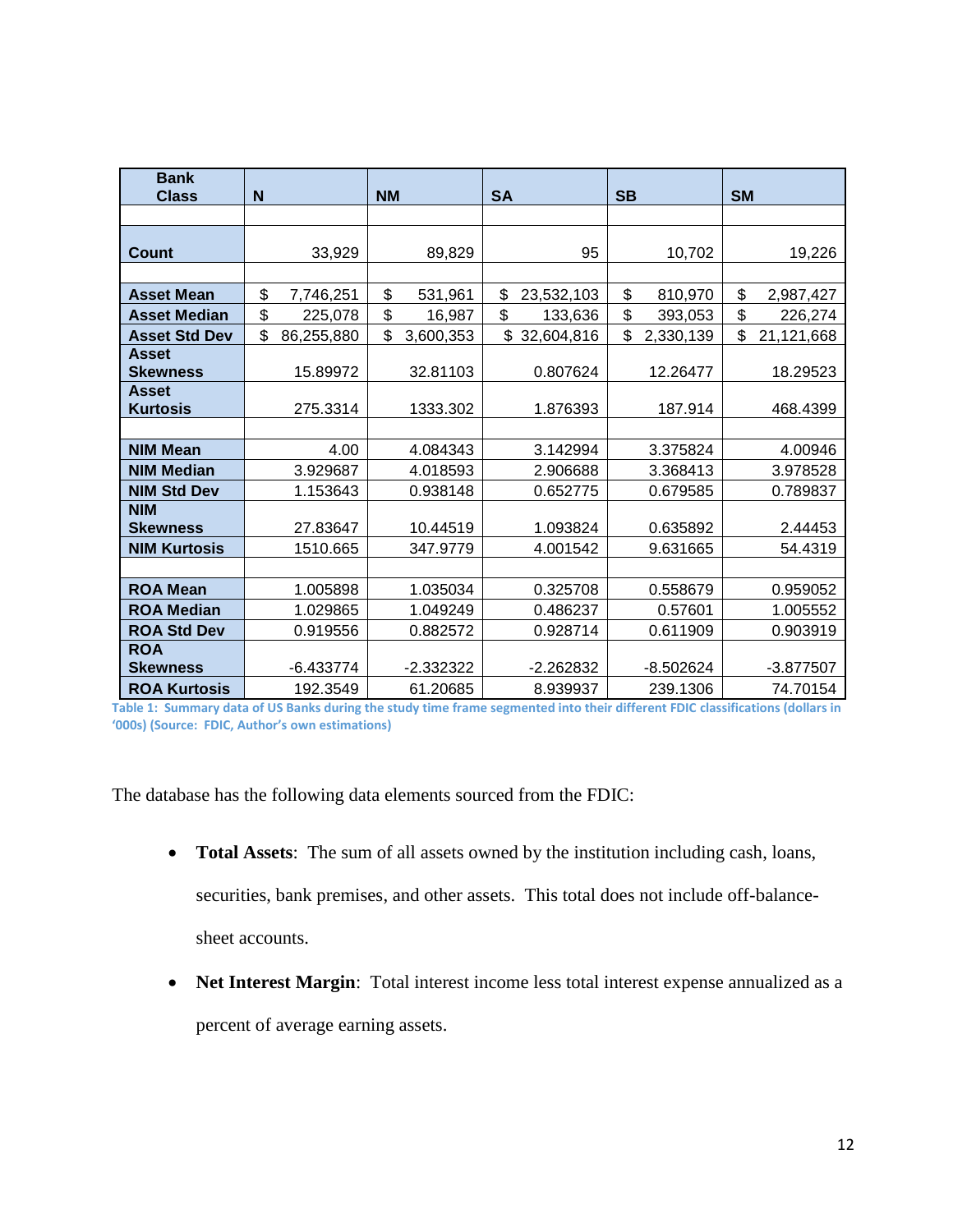- **Return on Assets (ROA)**: Net income after taxes and extraordinary items annualized as a percent of average total assets.
- **Equity Capital to Assets**: Total equity capital as a percent of total assets. This metric is used to calculate the z score and highly individualized to each bank.
- **FDIC Certificate Number**: The FDIC Certificate number is a unique identified in the FDIC database and used in this database as the unique identifier. In the case of bank mergers and acquisition through the study period, data was rolled up under the surviving parent (acquirer) bank.

We tested the liquidity-bank profitability relationship by comparing a bank's return of assets (ROA) to its calculated ROAadjusted which is the new ROA after a shift of 1% of its illiquid assets into liquid assets. In order to calculate the ROAadjusted, the data is run through a model (Handorf, 2014) which leverages the term structure of interest rates. This takes advantage of the liquidity preference theory which states that rates on future maturities have an embedded liquidity premium.

The model is specified as follows:

$$
NI_{i} = ROA_{i} - LS_{i} * HLC_{i} + IIR_{i} * t_{iA}
$$

**Equation 1: Model utilized to determine overall net income impact (Handorf, 2014)**

The variables are as follows:

- $NI =$  the overall Net Income Decline for a specific bank
- ROA  $=$  the Return on Asset for a specific bank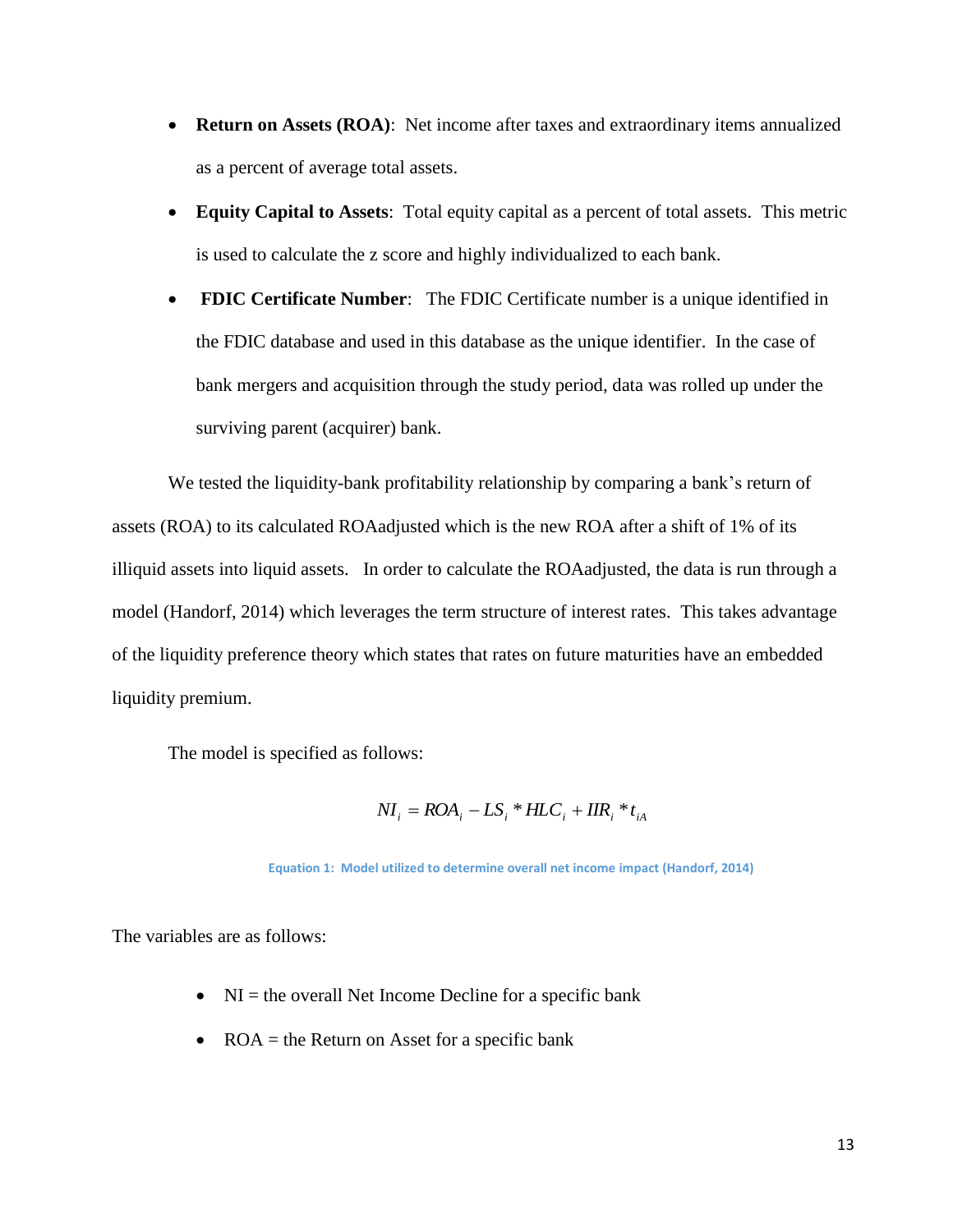- LS = the liquidity shift of 1% of total assets calculated as  $1\%$  \* Total Assets for a specific bank; this 1% was applied consistently across all banks in the database
- HLC = the historical liquidity cost of 1.25% (Handorf, 2014)
- IIR = Income form the lower taxable income calculated as interest income reduction times marginal tax rate for a specific bank; taxable income is applied based upon their Net Interest Margin (see table 2). The model can be written in descriptive terms below in equation 2.



**Equation 2: Model utilized to determine overall net income impact in descriptive terms (Handorf, 2014)**

The tax rate applied to each bank is dependent upon the Net Interest Margin (Handorf, 2014).

| <b>Net Interest Margin</b> | <b>Tax Rate</b> |
|----------------------------|-----------------|
| Below $2.5%$               | 15%             |
| $2.6 - 3.0\%$              | 25%             |
| 3.0 and above              | 35%             |

**Table 2: Map of tax rates applied to ranges of Net Interest Margin**

The Z Score is calculated according to the World Bank definition: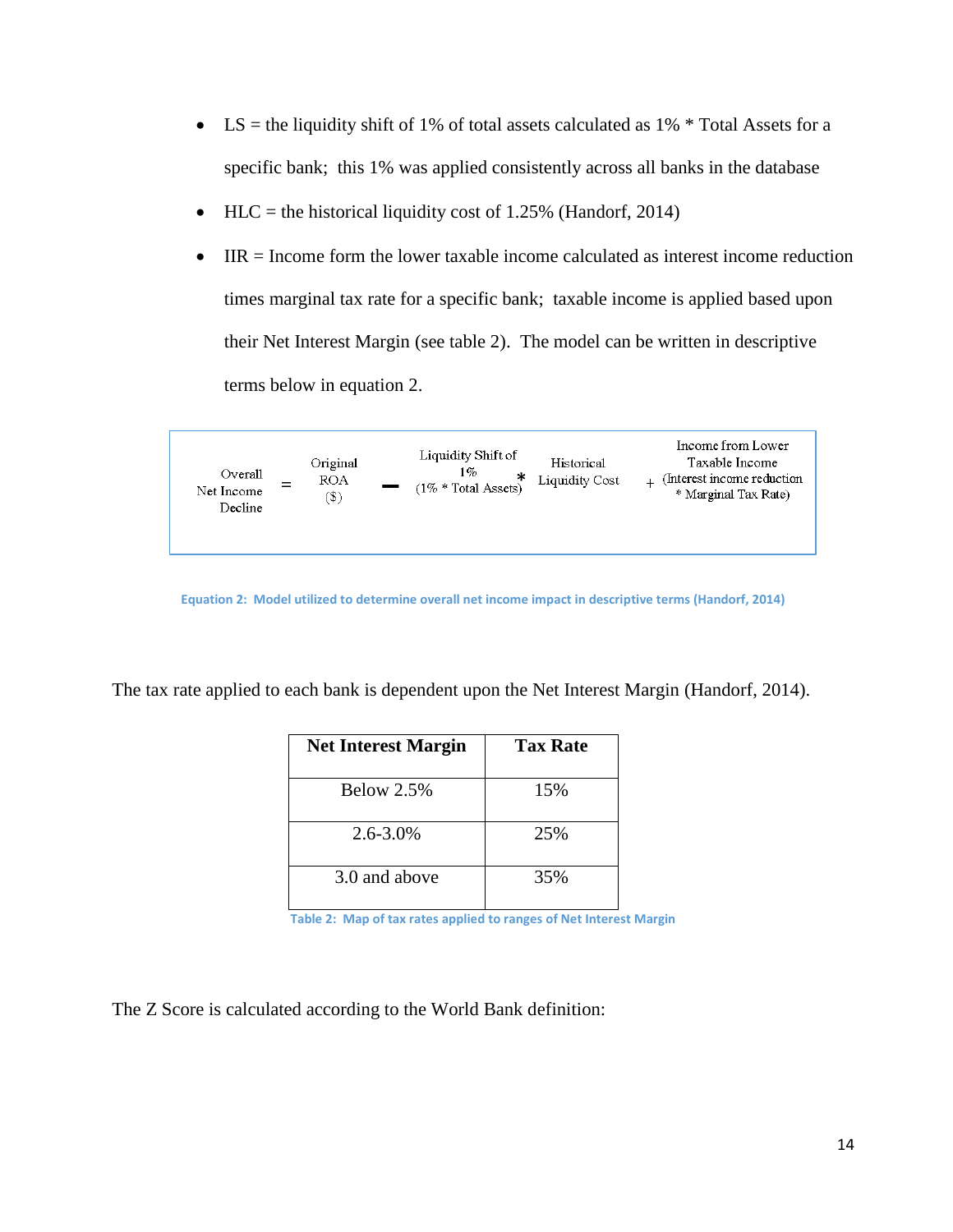$$
Z_i = \left(ROA_i + \frac{E_i}{A_i}\right) / \sigma(ROA_i)
$$

**Equation 3: Z score equation from the World Bank**

## Z Score = (ROA+(equity/assets))/sd(ROA)

**Equation 4: Z score equation from the World Bank in descriptive terms**

It should be noted that my time period was 2002-2014 which included 2007 and 2008 crisis data that may not accurately reflect each bank's "typical" behavior, distorting the accuracy of the obtained results. We did not run the regression with any dummy variables or additional modelling adjustments with our panel regressions with a deeper dive into the crisis years as a good future research topic.

#### **IV. Empirical Evidence**

The overall analysis suggests that the U.S. banking profitability is negatively affected by liquidity regulation which requires a bank to hold more liquid assets. We also see that savings banks will have a more negative effect than the national banks.As you can see from Table 3, the difference between the Adjusted ROA (i.e., the ROA resulting from the 1% shift) and original ROA averages a decrease in ROA of approximately 0.009%.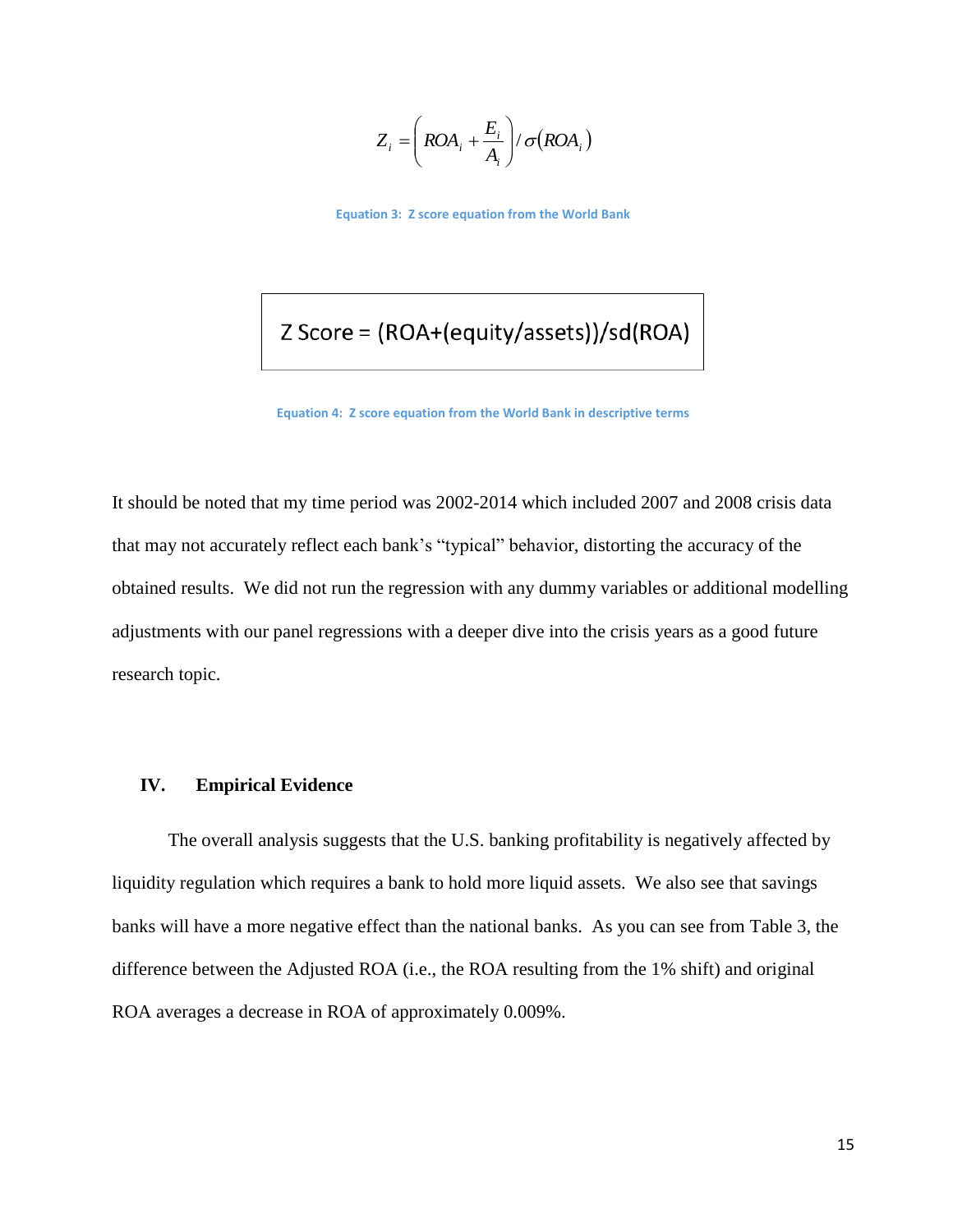|                                                                                                                                  | N         | <b>NM</b> | <b>SA</b> | <b>SB</b> | ISM    | <b>IGrand Total</b> |
|----------------------------------------------------------------------------------------------------------------------------------|-----------|-----------|-----------|-----------|--------|---------------------|
| <b>Avg ROA</b>                                                                                                                   | 0.981%    | $1.010\%$ | $0.326\%$ | $0.559\%$ | 0.959% | 0.965%              |
| <b>Avg Adjusted ROA</b>                                                                                                          | $0.972\%$ | 1.001%    | 0.316%    | 0.549%    | 0.950% | 0.956%              |
| $\vert$ Avg Differences in ROA $\vert$ -0.00893% $\vert$ -0.00885% $\vert$ -0.00997% $\vert$ -0.00952% $\vert$ -0.00889% $\vert$ |           |           |           |           |        | $-0.00892\%$        |

**Table 3: Summary of ROA, Adjusted ROA after Liquidity Shift, and the Average Difference between the Adjusted ROA (after the liquidity shift) and the Existing ROA (before the liquidity shift) (Source: FDIC, Author's own estimations)**

This seems relatively consistent across bank types in raw numbers, but a different trend reveals itself when looking at the percent change or the amount of decrease ROA relative to the original ROA. As shown in Figure 1, the overall group ROA decreases by 1.2% relative to the adjusted ROA. This decrease is not consistent across bank types with most banking types hovering around the -1.0% mark. Savings Banks (SB) lose at almost twice the rate as the national banks. Savings banks start out with lower ROAs so an additional loss of 1% of assets to liquidity creates an even larger divide for the adjusted ROA. Additionally, the tax savings driven by Net Interest Margins is on average less for Savings Banks. We will see this reflected in the below section on estimators.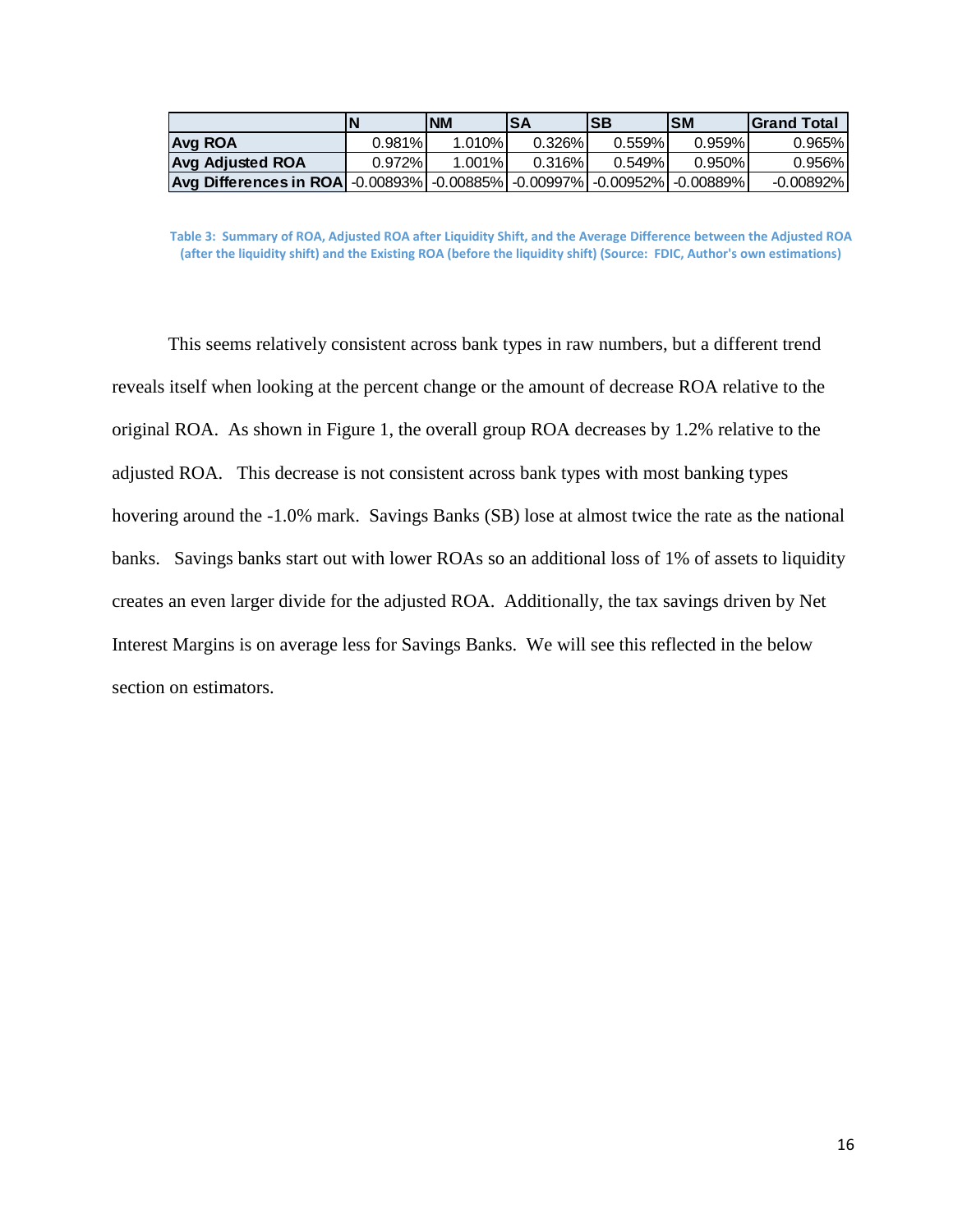

**Figure 1: Average % change in ROA segmented by Bank Class (source: FDIC, World Bank, Author's own estimation)**

Table 4 provides the estimators obtained using the generalized method of moments (GMM) technique. GMM was chosen due to the endogeneity within the factors (Wintoki, Linck, and Netter, 2012). Significance of less than 5% was found for the majority of estimators, but at small factors.

| Dependent Variable: ROAadjusted                  |              |          |            |             |           |            |
|--------------------------------------------------|--------------|----------|------------|-------------|-----------|------------|
|                                                  |              |          |            |             |           |            |
| <b>Bank classes All</b>                          |              | N        | <b>NM</b>  | <b>SA</b>   | <b>SM</b> | <b>SB</b>  |
| Asset                                            | $1.17E-12$   | 5.56E-13 | $1.11E-13$ | $-4.84E-11$ | 1.20E-11  | $2.85E-10$ |
| EQV                                              | 0.000379     | 0.000275 | 0.000464   | $-0.003$    | 0.000474  | 0.000291   |
| <b>NIMY</b>                                      | 0.002473     | 0.001849 | 0.002341   | 0.005066    | 0.003506  | 0.000267   |
|                                                  | $-0.0030223$ | 0.000627 | $-0.00303$ | $-0.005499$ | $-0.0081$ | $-0.00588$ |
|                                                  |              |          |            |             |           |            |
| <b>Obs</b>                                       | 167,350      | 37,002   | 97,695     | 107         | 20,826    | 11,720     |
| R squared                                        | 0.07123      | 0.04903  | 0.07060    | 0.15459     | 0.09016   | 0.06840    |
| Adjusted R squared                               | 0.07121      | 0.04895  | 0.07057    | 0.12997     | 0.09002   | 0.06816    |
|                                                  |              |          |            |             |           |            |
| <b>bold</b> indicates significance of 5% or less |              |          |            |             |           |            |

**Table 4: GMM estimators for ROAadjusted variable**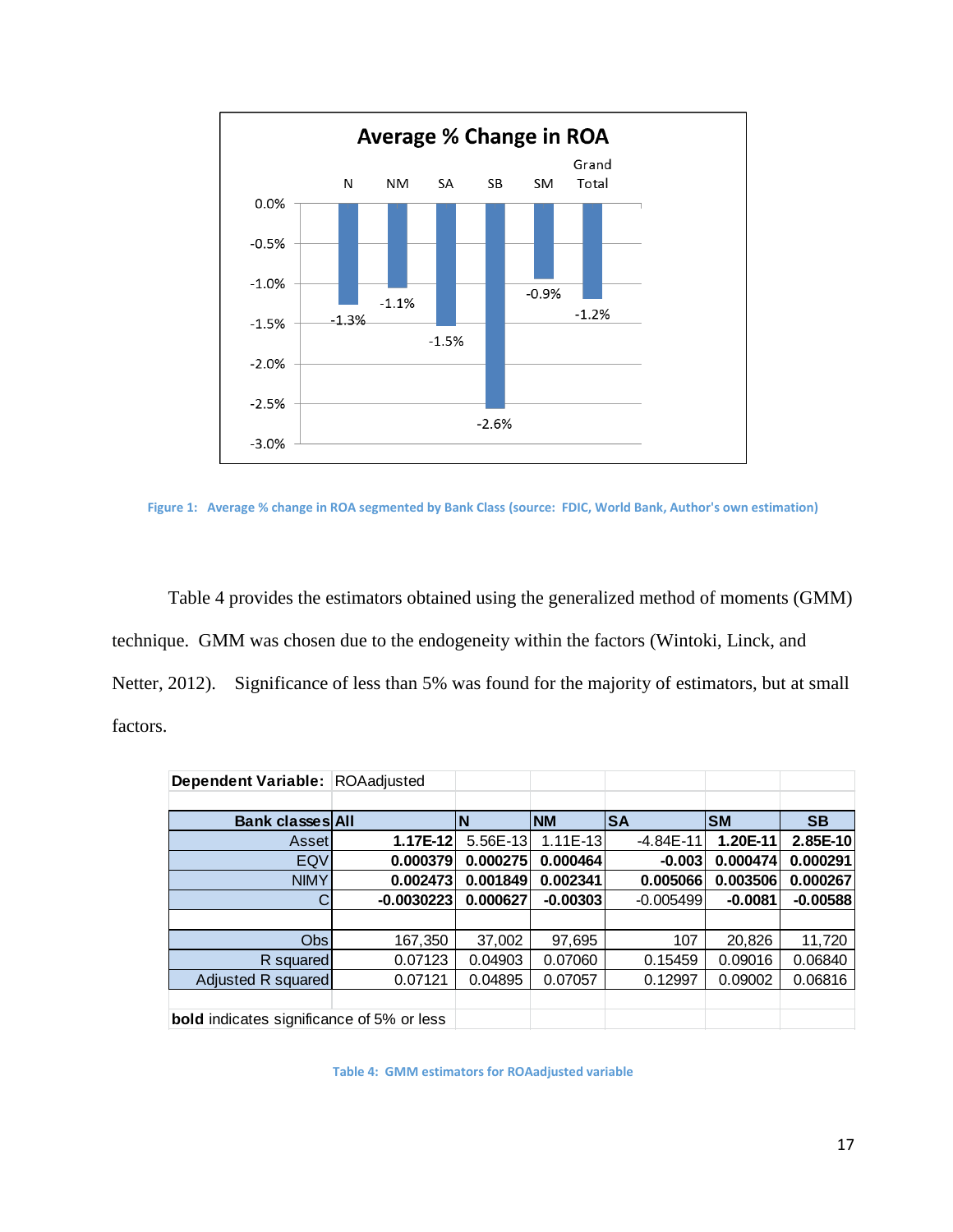Of all the factors tested, the Net Interest Margin has the most effect across all asset classes. It is most prominent in the thrifts and state savings bank managed by the Fed. Assets do not drive a lot of the adjusted return from an absolute numbers perspective, but we also see a disproportionate weighting towards the savings banks. Equity capital assets ratio has a negative effect for the thrifts and small positive effects for all the other bank classes.



**Figure 2: Bar charts of estimators (all bank classes) for an adjusted Return on Assets post 1% shift of liquid to illiquid assets**

In order to estimate stability, we look at Z scores which capture the probability of default. Z scores are often used at the country level to assess the default risk of a country's banking system. In this study, the Z score was used on an individual bank level to assess each bank's default risk.. A "Before Z Score" has been calculated every year with the "before ROA" and an "After Z Score" calculated with the "adjusted ROA" (post liquidity shift). As shown in Figure 3, the savings banks forego more stability than the rest of the classes. It is worth noting that the SA class or the thrifts lose less stability than the overall average stability loss.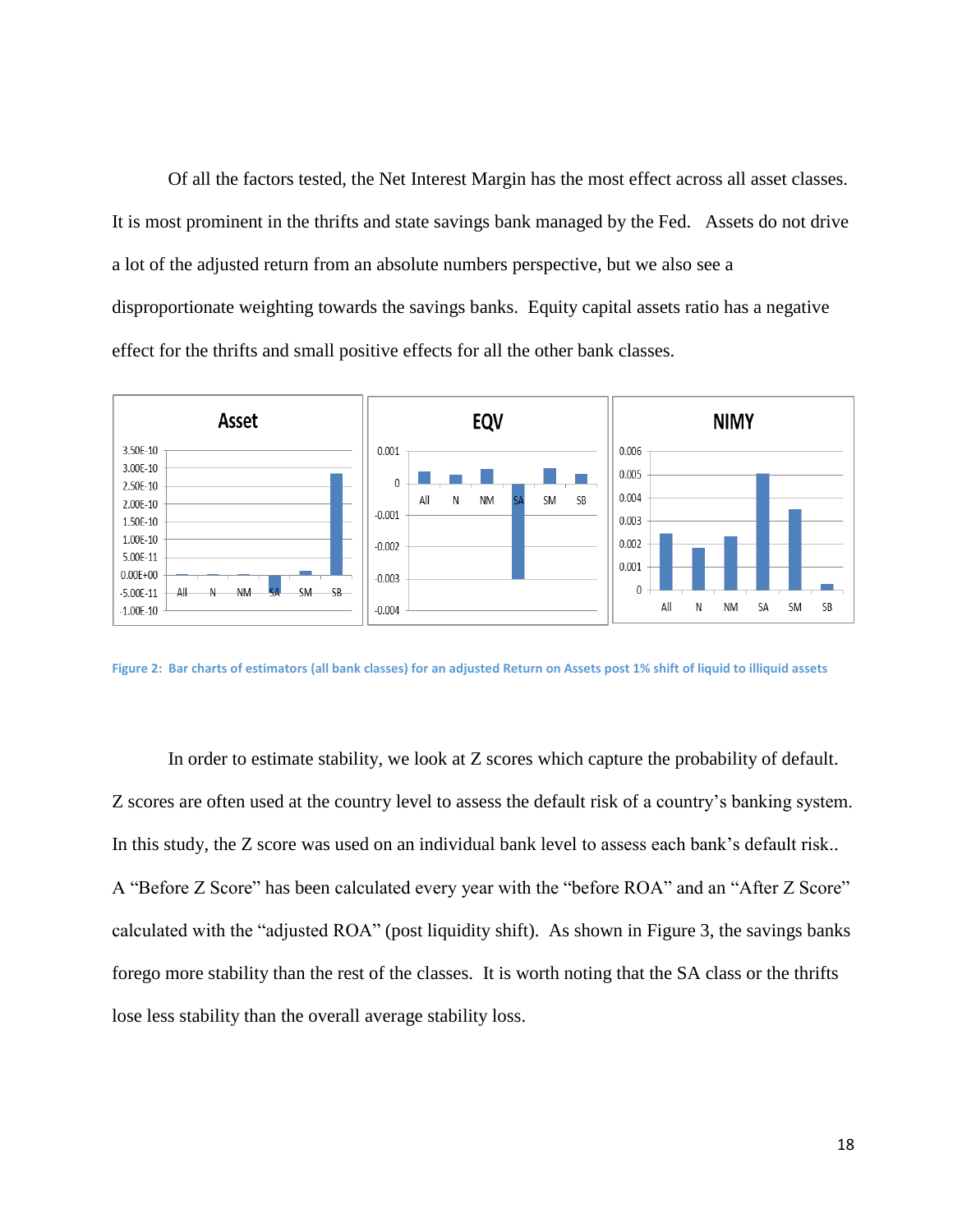

**Figure 3: Average change in Z score from liquidity shift of 1% of liquid to illiquid assets segmented by bank class (Source: Author's own estimations based upon FDIC and World Bank data)**

In our GMM analysis, we see significance of less than 5% for a majority of estimators. In this analysis, state commercial banks (NM) seem to feel the effects of the liquidity shift more than the other bank classes.

| <b>Dependent Variable: Z Score Adjusted</b>      |             |            |             |             |            |           |
|--------------------------------------------------|-------------|------------|-------------|-------------|------------|-----------|
|                                                  |             |            |             |             |            |           |
|                                                  | <b>AII</b>  | <b>N</b>   | <b>INM</b>  | <b>SA</b>   | <b>SM</b>  | <b>SB</b> |
| Asset                                            | 6.48E-07    | 7.51E-07   | 1.19E-05    | 3.68E-11    | 1.82E-12   | 8.35E-11  |
| EQV                                              | $-153.8416$ | $-68.6388$ | $-1.12E+02$ | 8.45E-05    | $-0.00178$ | $-0.0017$ |
| <b>NIMY</b>                                      | 84.93561    | 33.21595   | 118.2772    | 0.000545    | 0.001316   | 0.001574  |
| С                                                | $-401.8325$ | $-1279.76$ | $-971.2778$ | $-0.005499$ | 0.004696   | 0.0027    |
|                                                  |             |            |             |             |            |           |
| Obs                                              | 153,962     | 33,952     | 89,889      | 107         | 19,250     | 10,772    |
| R squared                                        | 0.15881     | 0.01255    | 0.03560     | 0.15459     | 0.11218    | 0.13551   |
| Adjusted R squared                               | 0.15879     | 0.01246    | 0.03557     | 0.12997     | 0.11204    | 0.13527   |
|                                                  |             |            |             |             |            |           |
| <b>bold</b> indicates significance of 5% or less |             |            |             |             |            |           |

**Table 5: GMM estimators for Z score adjusted variable**

Net interest margin drives Z score in the positive direction for the state and national

commercial banks (N and NM). We see little or insignificant lift driven for other bank classes.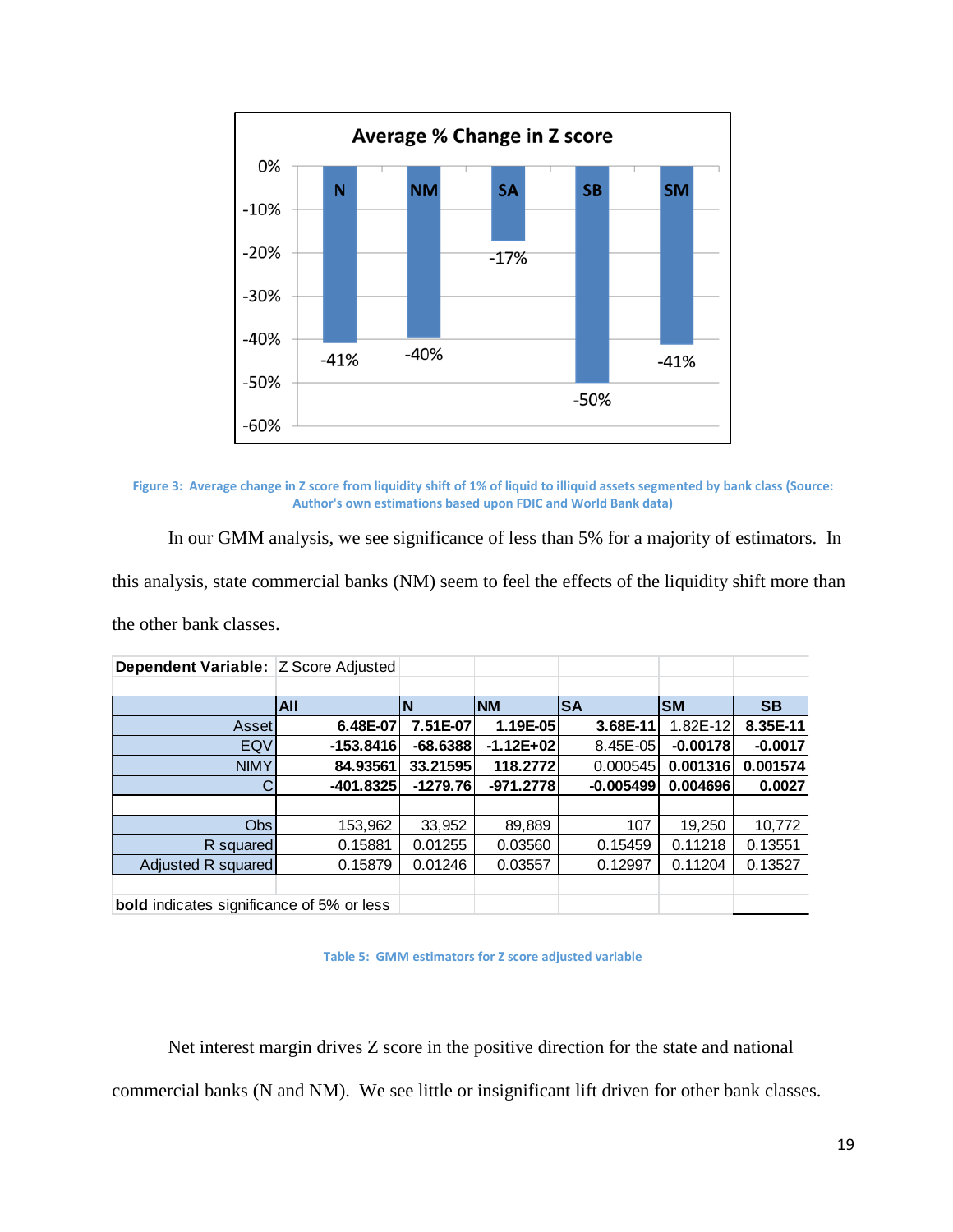Similarly, assets affect state commercial banks and national banks the most, but with an overall small factor across all bank classes. Equity capital assets have a negative effect for the national banks and state commercial banks.



**Figure 4: Bar charts of estimators (all bank classes) for an adjusted Z scores post 1% shift of liquid to illiquid assets**

#### **V. Conclusions**

Liquidity continues to be in the spotlight due to the financial crisis of 2007-2008 where a once theoretical systemic crash became reality in part due to poor liquidity risk management practices. To try and avoid the reoccurrence and stimulate prudent liquidity risk practices, the Basel Committee on Bank Supervision has introduced key principles of liquidity risk management for the industry to follow and key metrics to utilize as tools. The Liquidity Coverage Ratio (LCR) was introduced in 2010 and has a phased implementation plan since its launch in January 2015. The Net Stable Funding Ratio (NSFR) was also introduced in 2010 with a suggested launch in 2018, but has since been postponed.

Our research examines the relationships between liquidity and ROA in an effort to understand what direction the industry may turn given the increased liquidity cushion due to the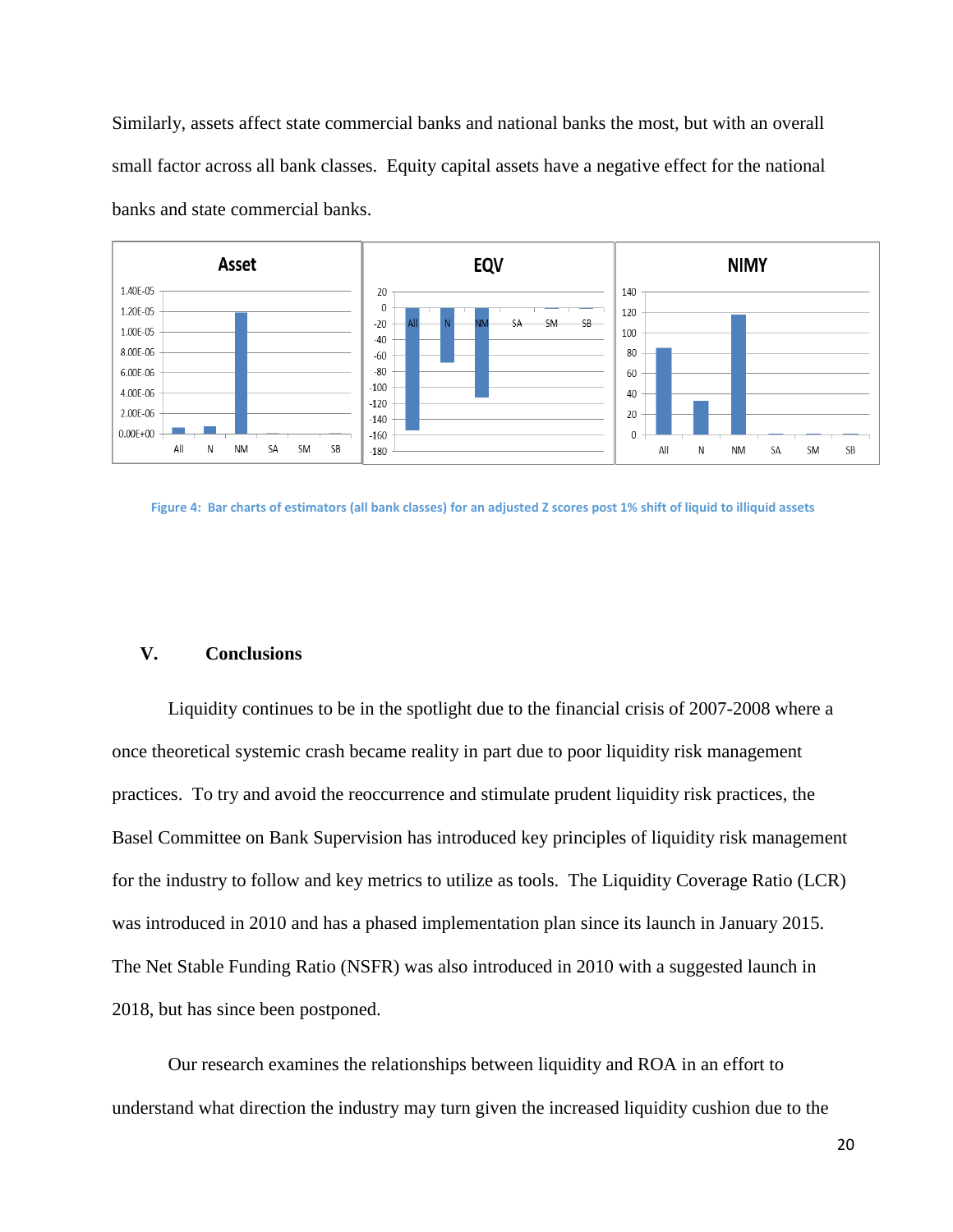implementation of the LCR. The empirical tests show that all types of banks lose out in the shifts of increasing 1% of their assets from an illiquid to liquid instrument. The average ROA loss is 1.5% for that 1% shift with the biggest losers to be the savings banks (SB) losing almost double the average at 2.6%. Stability reflects this same trend with savings banks losing approximately 50% in stability while other banks lost smaller amounts of stability with the average loss of 38%. In associated GMM analyses, we see that the state run thrifts and savings banks are the most affected for profitability. On the stability side, we see that net interest margins and equity capital to assets ratio drive most of the behavior.

There are many avenues of research that can follow this study. Future research includes further understanding if the liquidity cost in the term structure has changed since the Financial Crisis. A study of banks who have not survived the entire period would perhaps magnify the liquidity shift affects as some may have exited the industry due to the higher operational costs. This study also modelled a constant 1% liquidity shift across the sample which may not accurately reflect today's banking requirement. The percentage could be refined based upon a varying percentage of liquidity shift based upon the makeup of each bank's assets. And finally, a future study to rerun the analysis in this paper with post LCR launch data.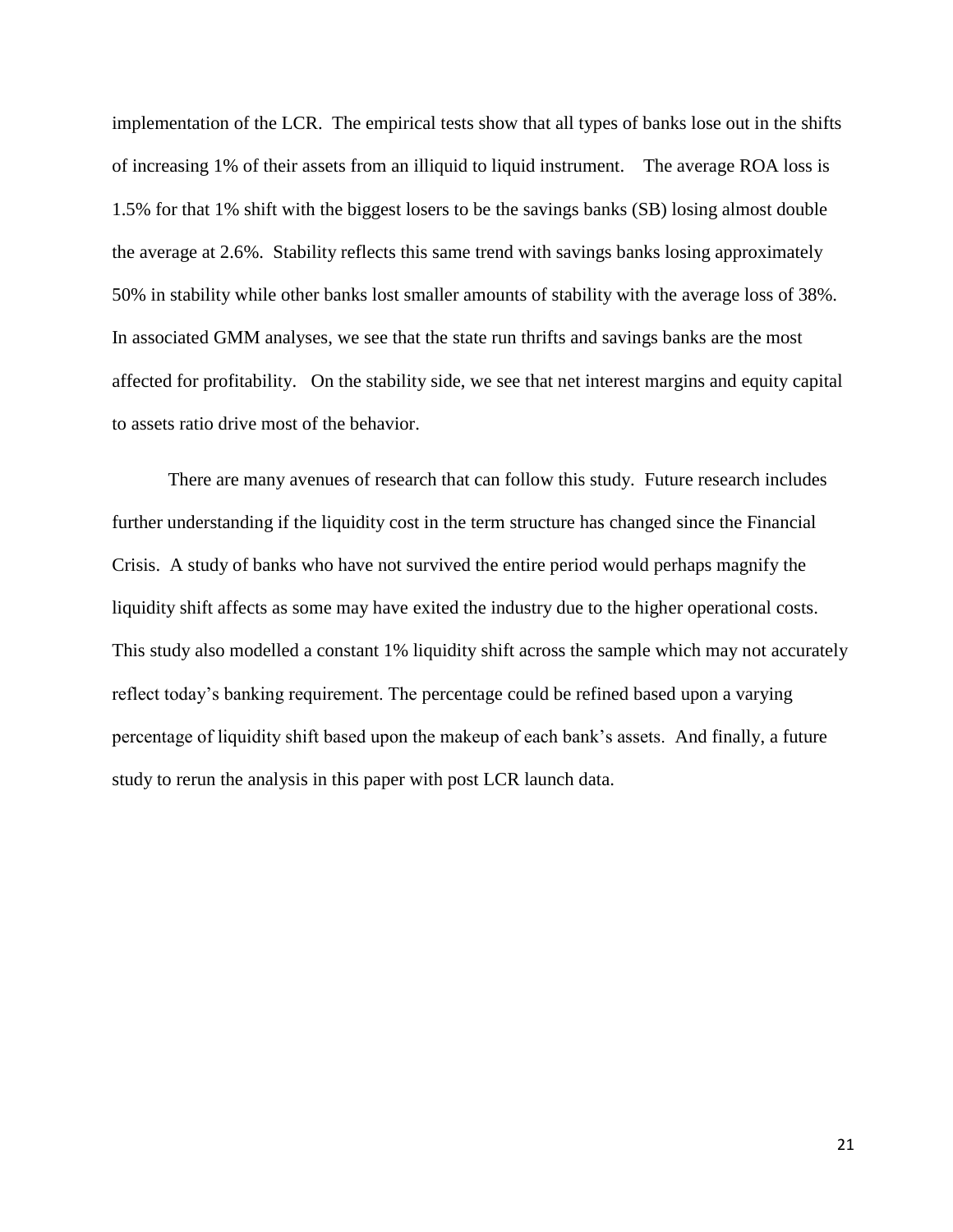#### Appendix: *Basel III LCR Background*

The Basel Committee has worked hard since the previous financial crisis to create an environment to minimize the chances of systemic risk as experienced in 2008. Prior to the crisis, liquidity was fairly cheap with costs around 10 bps in the interbank market and available in seemingly unlimited amounts and currencies. During the crisis, banks experienced rapid reversals of liquidity with those cheap interbank costs rising to above 50-60 bps. (McKinsey, 2008). Additionally, banks in the US lost a total of \$1.3B in bank runs despite FDIC insurance coverage. The crisis surfaced the US banking system's inherent lack of sound liquidity risk management which broke under the extreme stress of the situation (BIS, 2008).

In 2008, the Basel Committee published their initial guiding principles (BIS 2008) to stimulate a higher standard level of liquidity risk management. The 44 page document lays out 17 guiding principles regarding how managers should prudently manage liquidity risk and the roles that supervisors will play. As an encore to that strategic and theoretical document, the Basel committee published its first version of liquidity management metrics called the Liquidity Coverage Ratio (LCR) and the Net Stable Funding Ratio (NSFR) (BIS, 2010). The goal of both the Liquidity Coverage Ratio (LCR) and a Net Stable Funding Ratio (NSFR) was to encourage a more resilient banking environment that could absorb liquidity shocks and prevent true financial damage that would affect the global economy (BIS, 2010).

The Liquidity Coverage Ratio (LCR) is defined as the amount of unencumbered high-quality assets (HQLA) to equal or exceed 100% of its total net cash outflows over a 30 day period stress test. Assets are split into level 1 and level 2 assets (BIS 2013). Level 1 assets are extremely liquid assets such as cash, central bank reserves, and government guaranteed short term marketable

22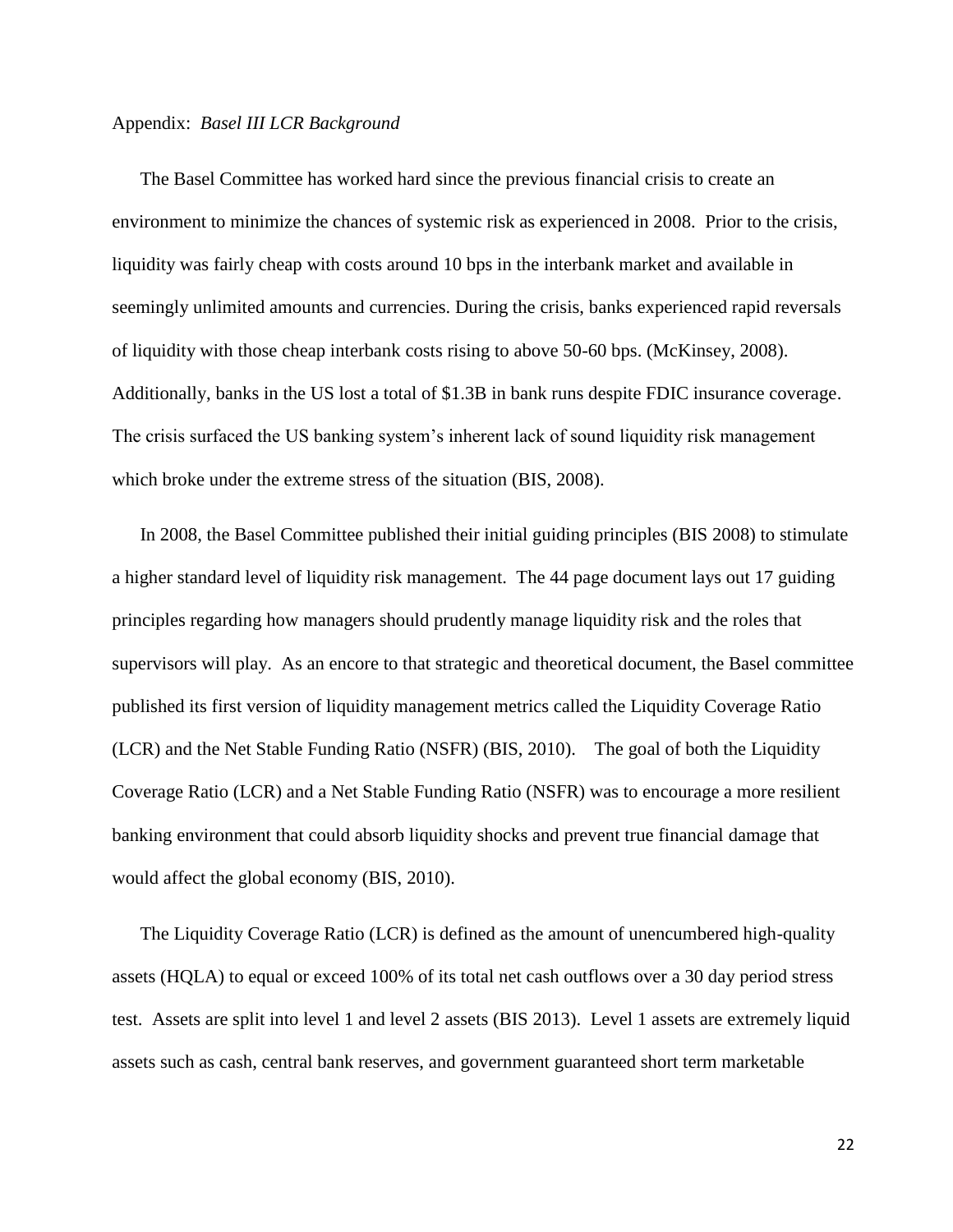securities. Level 2 assets include riskier and less liquid public securities with differing levels of haircuts depending on their risk. The metric is defined as follows:

# $LCR =$   $\frac{\text{High Quality Liquid Assets (HQLA) amount}}{\text{Total Net cash outflow amount}}$

The LCR roll out started in January 2015 a minimum of an LCR equaling 60% building with equal annual steps to reach 100% by January 2019.

The Net Stable Funding Ratio (NSFR) is a longer term ratio to address liquidity mismatches, focusing on both on and off balance sheet activities (BIS, 2014). The ratio aims to reduce the chances of disruptions from creative balance sheet management techniques that might slowly erode away a liquidity position. Assets under scrutiny with this ratio include short term exposure to banks and other financial institutions with particular mention about derivatives and assets posted as initial margin for derivative contracts. The NSFR originally submitted for launch in 2018 is now postponed to a later unspecified date.

The metrics are to be employed in a variety of stress tests including deposit run-offs, loss of wholesale funding capacity, loss of short term financing with certain collateral and counterparties, and other increases in outflows due to contractual and market volatility factors. These tests are to be run on a regular basis from daily to annually depending on the bank and types of assets.

The LCR is applied across all banks in the US by the Federal Reserve as part of the Enhanced Prudential Standards (EPS) package. This is also be applied not just to banks but also to bank *holding* companies with over \$50B in assets. (Federal Reserve, 2014)

Supervisors will be looking for the data from these metrics and associated stress tests on at least a monthly basis, creating a greatly increased level of regulatory reporting which presents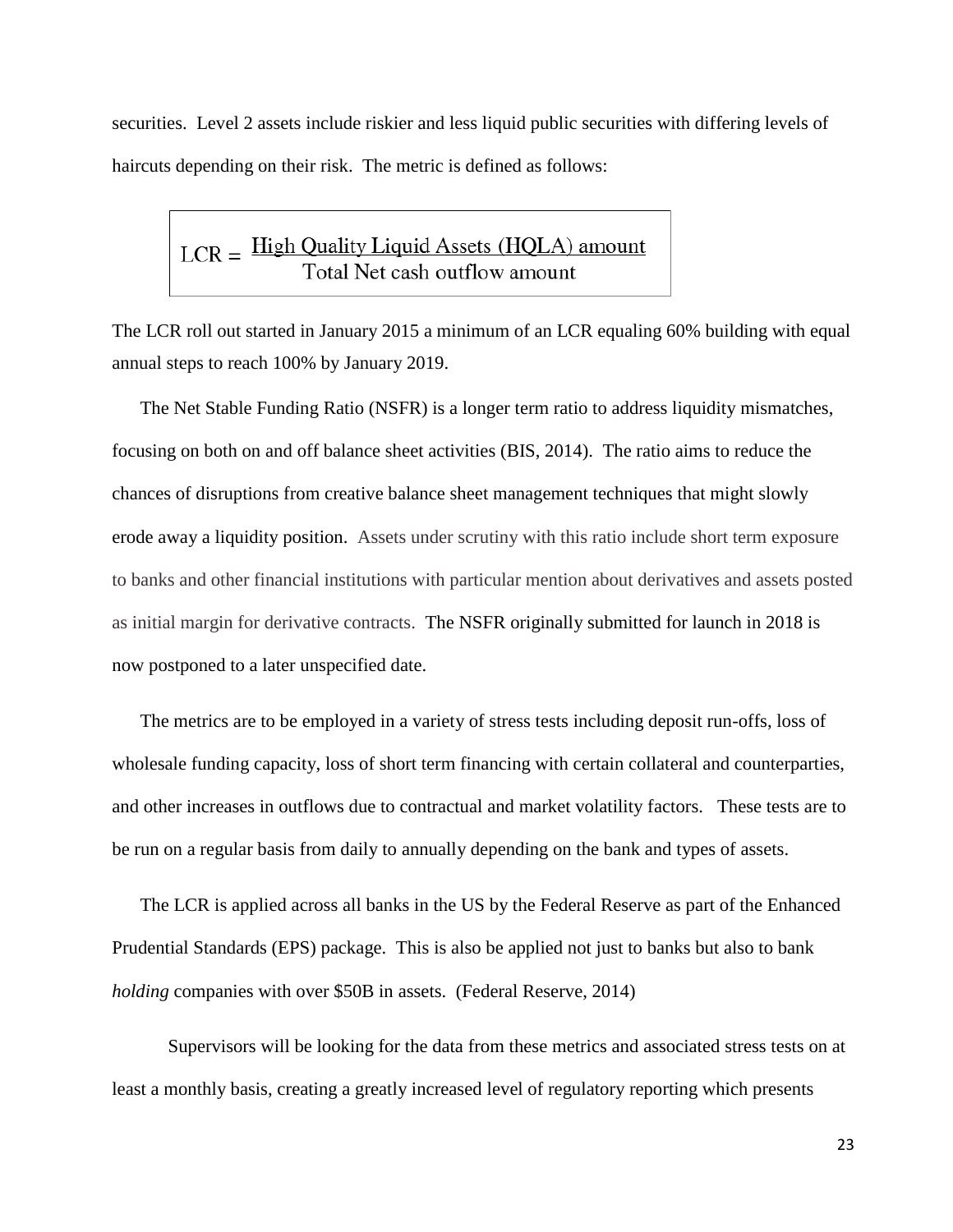certain operational and strategic challenges. The calculation of these metrics varies from daily, monthly, and annually depending on the asset with intraday calculations given much attention in the latest definition of the tools. As imagined, there are significant informational systems and reporting processes that need to be in place in order for this timely and accurate monitoring. The pre-crisis centralized Treasury systems may no longer work for institutions that need to be responsive to both customers and regulators. In a McKinsey and Company bank survey, all participants required liquidity risk measurement system upgrades including more sophisticated liquidity modeling and dashboards to give real time (intraday) limits and early warning indicators (McKinsey, 2008).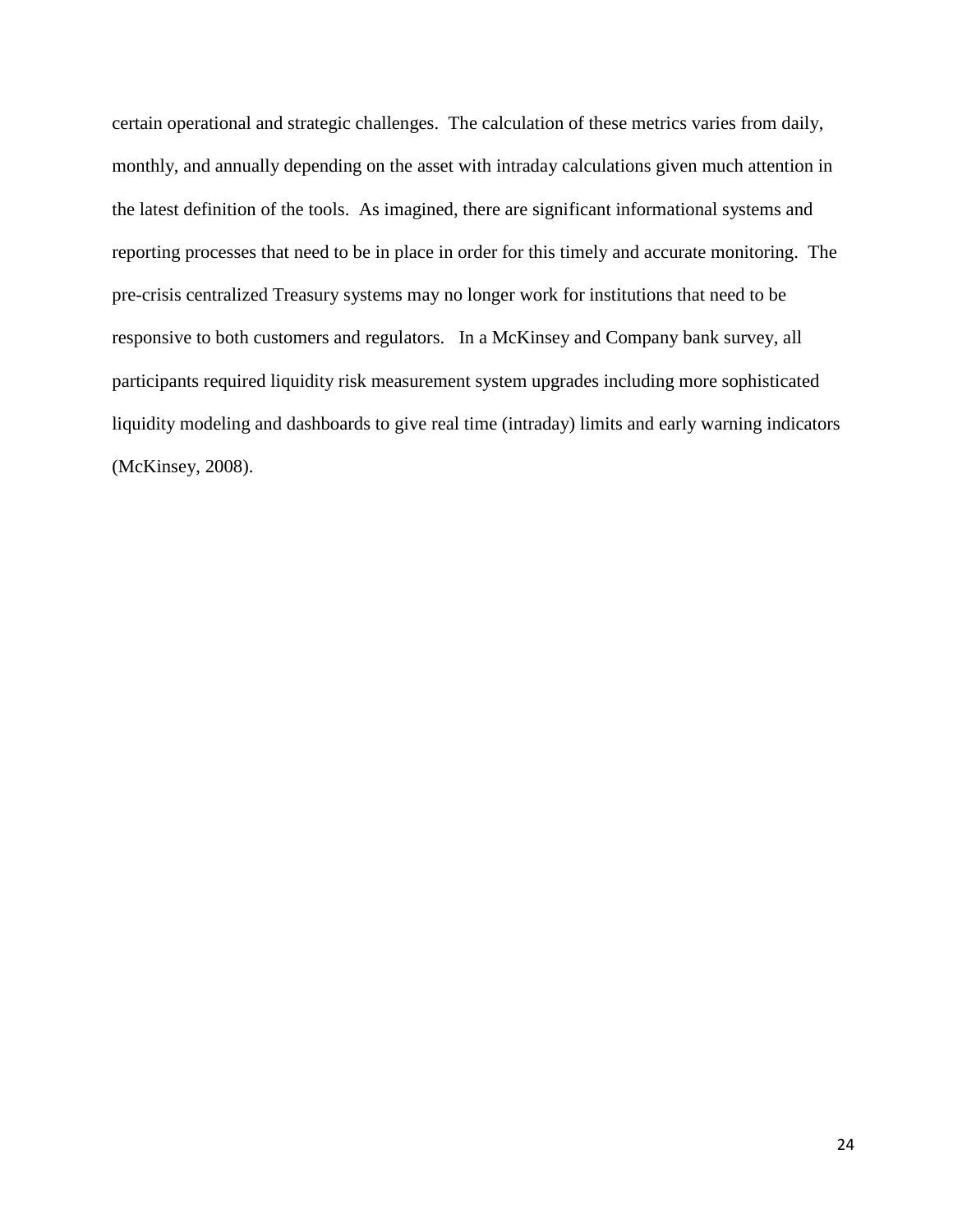#### **References**:

Acharaya, Viral V., Shin, Hyun Song, Yorulmazer, Tanju (2011). "Crisis resolution and bank liquidity." *Review of Financial Studies,* Volume 24, p 2166-2205.

Afonso, Gara., Kovener, Anna, Schoar, Antoinette (2011). "Stressed, not frozen: the federal funds market in the financial crisis." *Journal of Finance* 66, 1109-1139.

Allen, W., Chan, K.K., Milne, A., and Thomas, S., (2012). "Basel III: is the cure worse than the disease?". *International Review of Financial Analysis,* Volume 25, p. 159-166.

Alvarez, A., Fabiani, C., Freeman, A., Heuser, M., Poppensieker, T., and Santomero, A., (2008). "Liquidity: Managing an undervalued resource in banking after the crisis of 2007-2008", *McKinsey Working Papers on Risk*, Risk Practice (Number 5).

Bank of International Settlements (2008). Basel Committee on Bank Supervision - Principles for Sound Liquidity Risk Management and Supervision.Retrieved from:

[http://www.bis.org/publ/bcbs144.pdf.](http://www.bis.org/publ/bcbs144.pdf)

Bank of International Settlements (2010): Basel Committee on Bank Supervision - Basel III: International framework for liquidity risk measurement, standards, and monitoring. Retrieved from: [http://www.bis.org/publ/bcbs188.htm.](http://www.bis.org/publ/bcbs188.htm)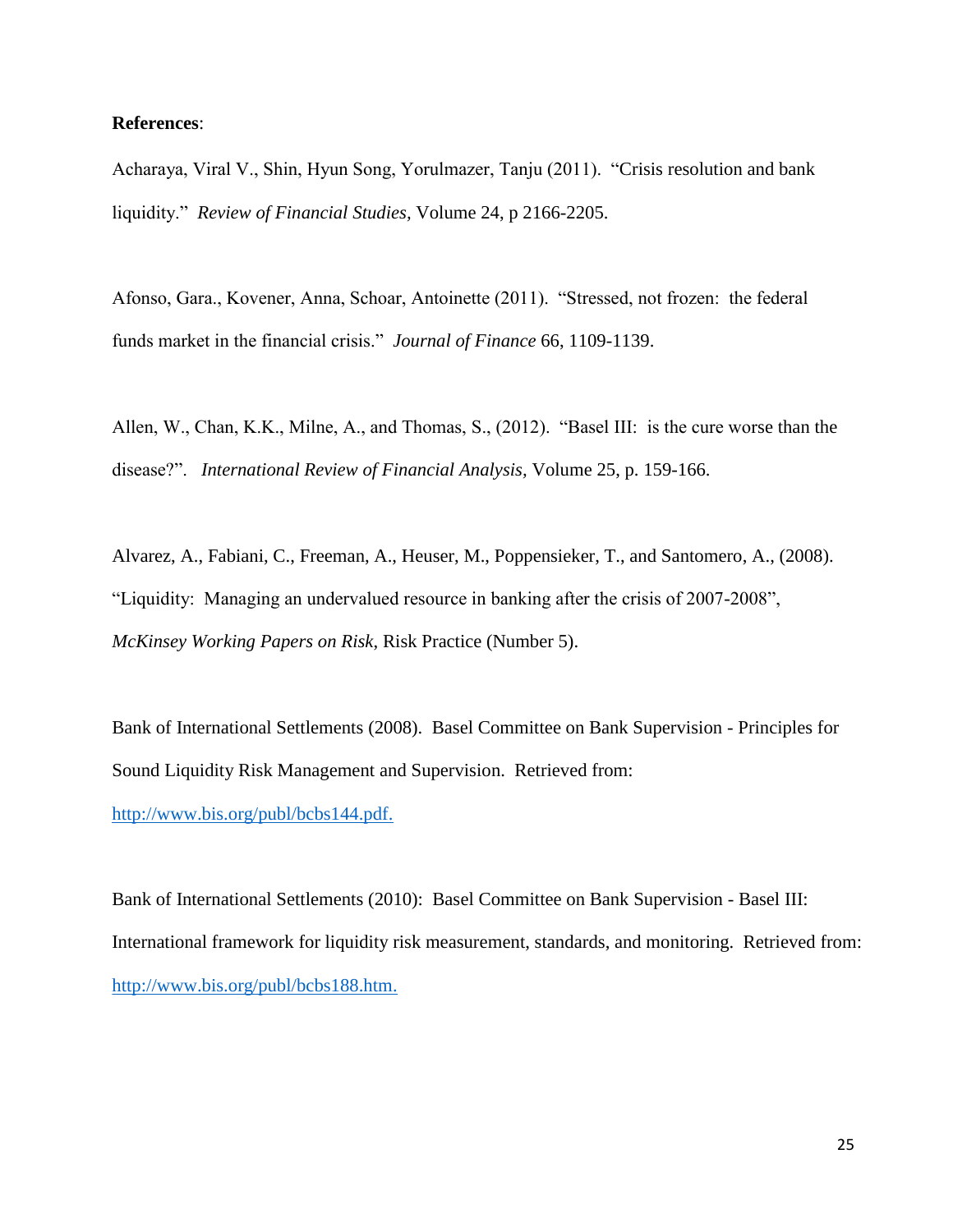Bank of International Settlements (2013): Basel Committee on Bank Supervision - Basel III: The Liquidity Coverage Ratio and liquidity risk monitoring tools. Retrieved from http://www.bis.org/publ/bcbs238.pdf.

Bank of International Settlements (2014): Basel Committee on Bank Supervision - Basel III: The net stable funding ratio. Retrieved from http://www.bis.org/bcbs/publ/d295.pdf.

Barrios, Victor, and Blanco, Juan (2003). "The effectiveness of bank capital adequacy regulation: A theoretical and empirical approach." *The Journal of Banking & Finance*, Volume 27, Issue 10, p. 1935-1958.

Basel Committee on Banking Supervision, (2010b). "Basel III: A Global Regulatory Framework for more Resilient Banks and Banking Systems".

Basel Committee on Banking Supervision (2010c). "Results of the Comprehensive Quantitative Impact Study.".

Barth, James, Capiro, Gerard Jr., and Levine, Ross (2004). "Bank regulation and supervision: what works best?". *Journal of Financial Intermediation*, Vol. 13, p. 205-248.

Blundel-Wignall, A. & Atkinson, P., (2010). "Thinking Beyond Basel III: Necessary Solutions for Capital and Liquidity". *Organization of Economic Cooperation and Development Journal: Financial Market Trends,* Volume 2010 – Issue 1.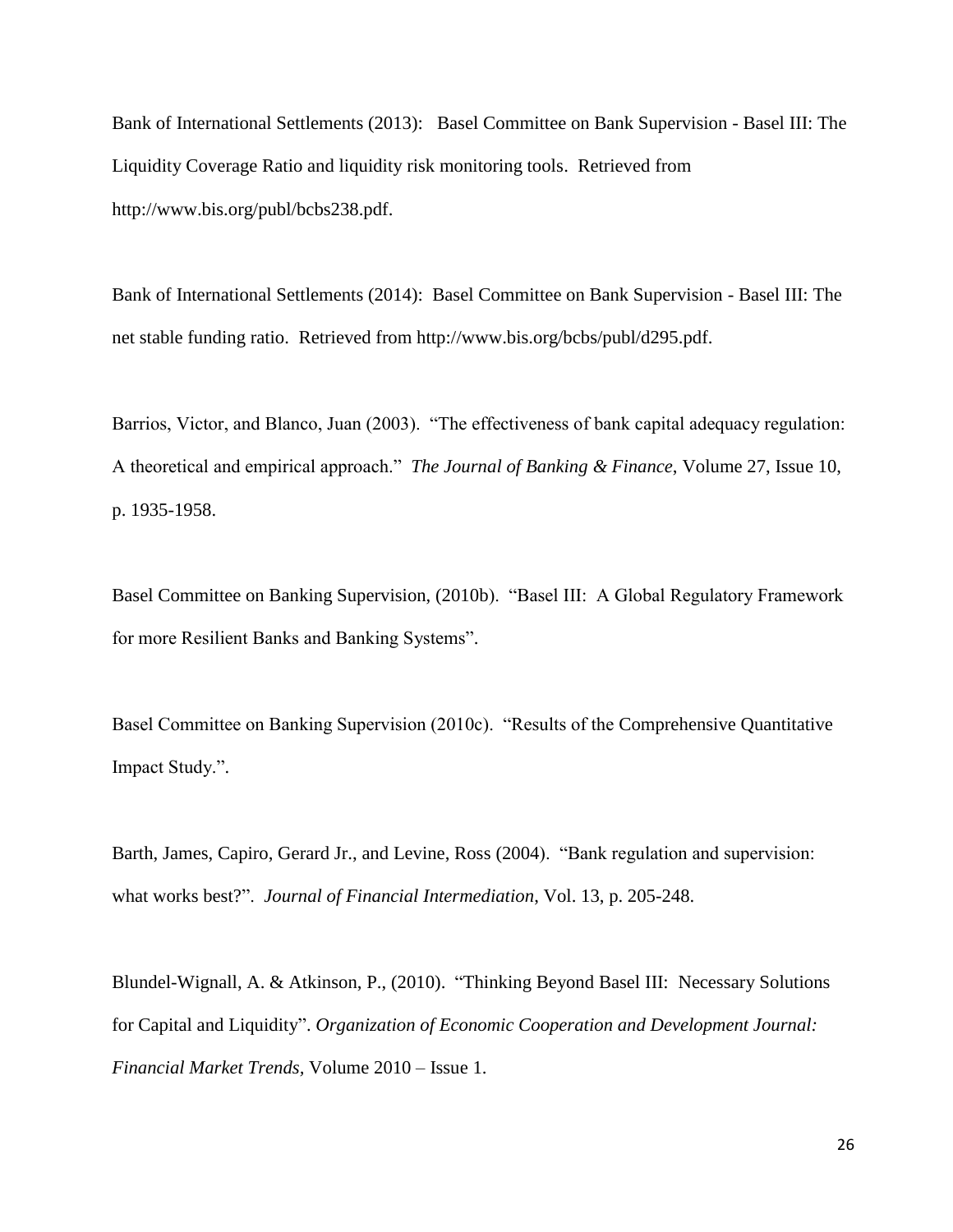Bordeleau, Etienne and Graham, Christopher (2010). "The Impact of Liquidity on Bank Profitability." The Bank of Canada Working Paper, No. 38, December, 2010.

Brunnermeier, Markus K. (2009). "Deciphering the 2007-2008 liquidity and credit crunch." *Journal of Economic Perspectives*, Volume 23. p. 77-100.

Buehler, K, Peter Noteboom, P., & Williams, D., (2013). "Between deluge and drought: The future of US bank liquidity and funding – Rebalancing the balance sheet during turbulent times"*, McKinsey Working Papers on Risk*, Number 48.

Cornett, M. M., McNutt, J., Strahan, P., & Tehranian, H., (2011*)* "Liquidity Risk Management and Credit Supply in the Financial Crisis". *Journal of Financial [Economics](http://www.sciencedirect.com/science/journal/0304405X)***,** [Volume](http://www.sciencedirect.com/science/journal/0304405X/101/2) 101, Issue 2, p. 297–312.

Dermine, Jean (2015). "Basel III leverage ratio requirement and the probability of Bank runs". *Journal of Banking & Finance,* 53 (2015) 266-277.

Diamond, Douglas & Dybvig, Philip (1983).. "Bank Runs, Deposit Insurance, and Liquidity", *The Journal of Political Economy,* Vol 91, No. 3, p. 401-419.

Diamond, Douglas W., Rajan, Raghuram G., (2001). "Liquidity risk, liquidity creations, and financial fragility: a theory of banking." *The Journal of Political Economy* 109, 287-327.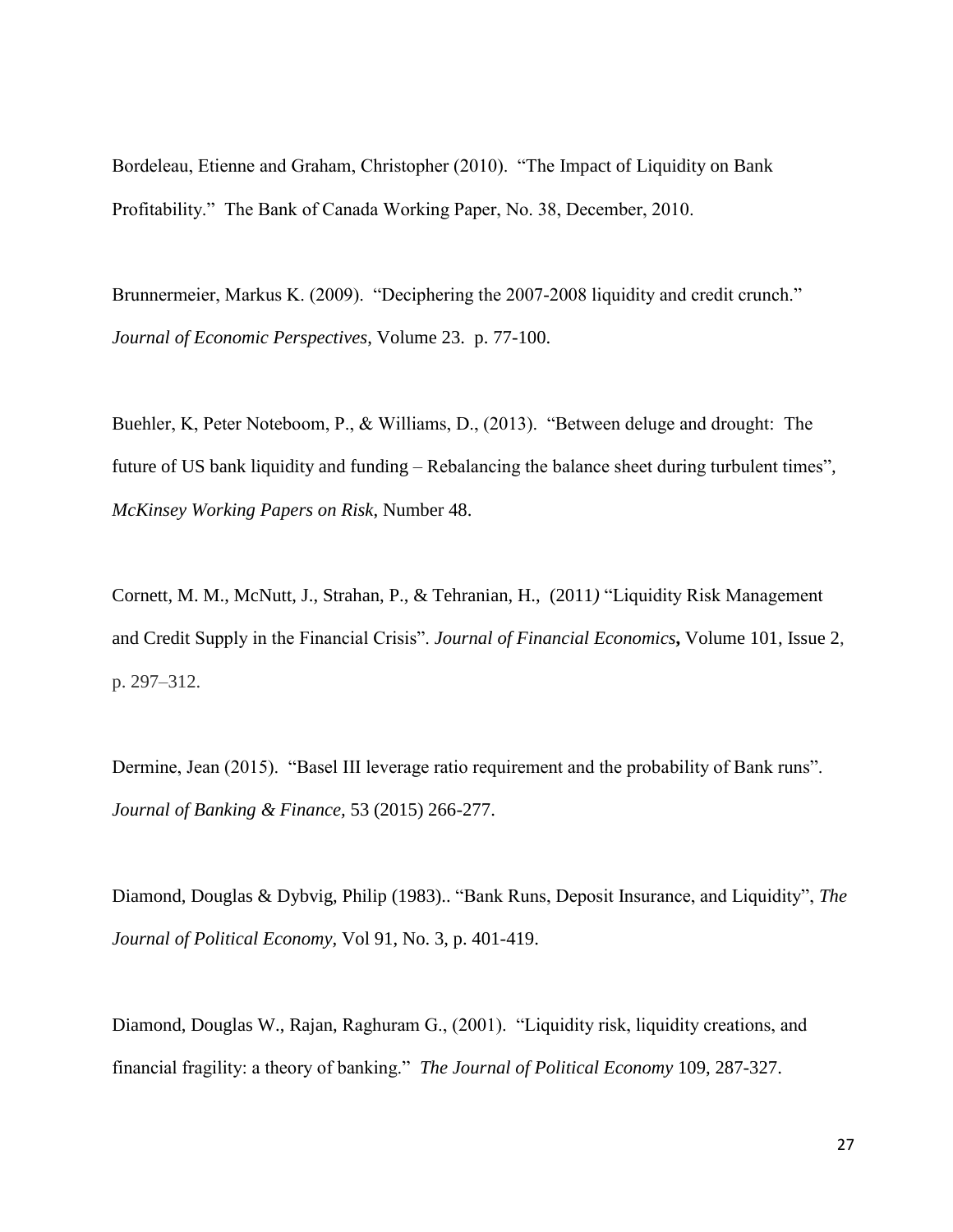Elliot, Douglas J. "Bank Liquidity Requirements: An Introduction and Overview", The Brookings Institution, June 23, 2014; downloaded on April 18, 2017 from [https://www.brookings.edu/research/bank-liquidity-requirements-an-introduction-and-overview/.](https://www.brookings.edu/research/bank-liquidity-requirements-an-introduction-and-overview/)

Federal Reserve Press Release (2014): Retrieved from http://www.federalreserve.gov/newsevents/press/bcreg/20140218a.htm.

Francis, William (2010). "On the Behavior and determinants of risk-based capital ratios: revisiting the evidence from UK banking institutions." *International review of finance*, Volume 10, Issue 4, p. 485-518.

Gorton, Gary B. (2009). "Information, liquidity and the (ongoing) panic of 2007." *American Economic Review* 99, 567-572.

Handorf, William, (2014). "The cost of bank liquidity". *Journal of Banking Regulation*, Vol 15, p. 1-13.

Hartwell, Christopher (2015). "Apres le deluge: Institutions, the Global Financial Crisis, and Bank Profitability in Transition." *Open Economics Review*, Volume 26:497-524.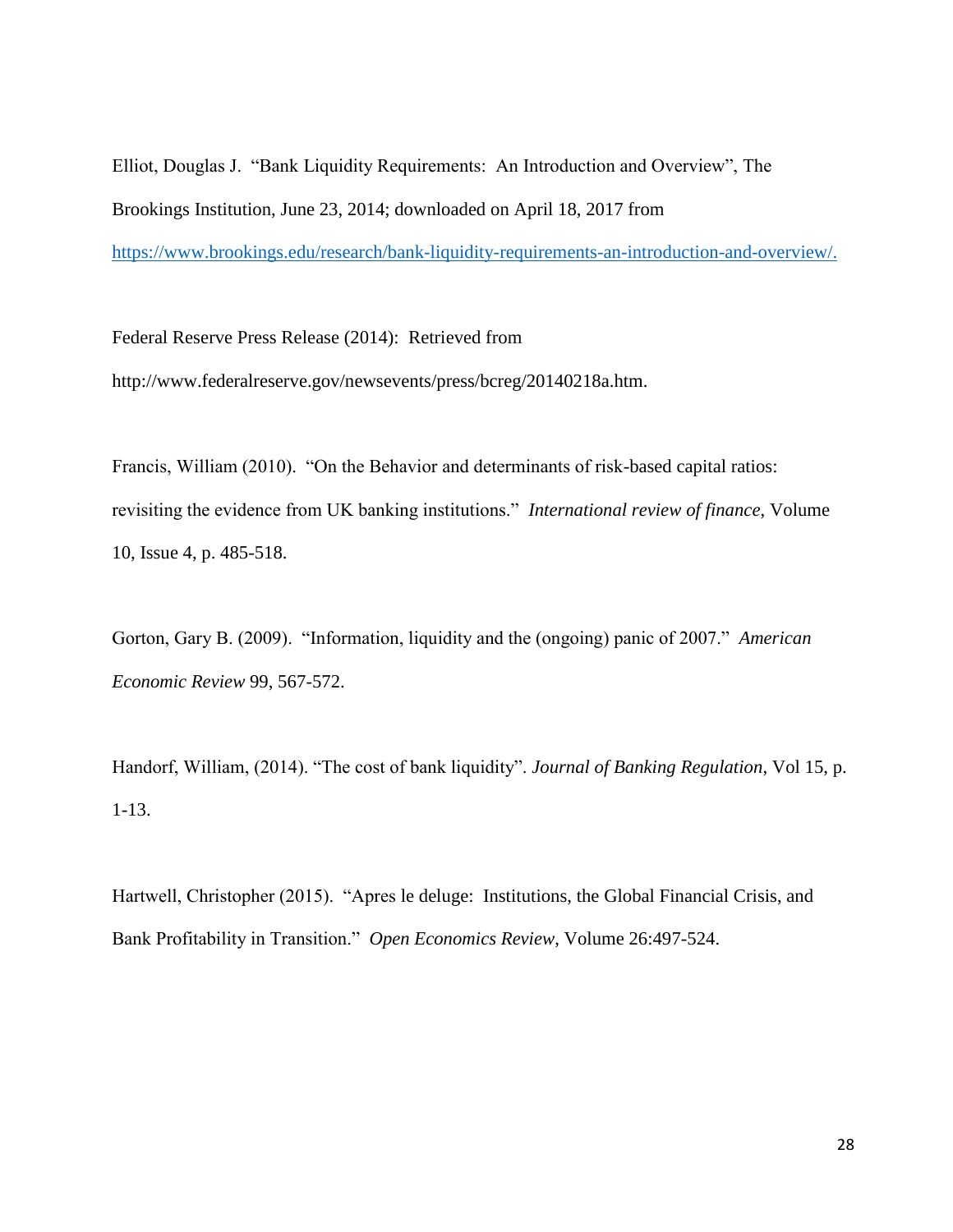Kantor, Brian and Holdsworth, Christopher (2010). "Lessons from the Global Financial Crisis (or why capital structure is too important to be left to regulation)". *Journal of Applied Corporate finance*, Volume 22, Issue 3, p. 112-122.

King, Michael (2013). "The Basel III Net Stable Funding Ration and Bank net interest margins." *Journal of Banking and Finance* 37 (2013) 4144-4156.

Molyneux, Philip and Thornton, James (1992). "Determinants of European bank profitability: A note." Journal of Banking and Finance, Volume 16, p. 1173-1178.

Nicol, Drew (2017), "US Treasury takes aim at post-crisis regulation in Trump-ordered review." Securities Lending Times, June 13, 2017. Pulled on 6/14/2017 from: http://www.securitieslendingtimes.com/securitieslendingnews/article.php?article\_id=221360.

Pawlowska, Malgorzata, (2016). "Market structure, business cycle and bank profitability: evidence on Polish Banks". *Bank & Credit,* 47(4), 2016, 341-364.

Repullo, Rafael (2005). "Liquidity, risk taking, and the lender of last resort." *International Journal of Central Banking* 2, 47-80.

Roger, S., & Vlcek, J. (2011). "Macroeconomic costs of higher bank capital and liquidity requirements*.*" *IMF Working Paper*, May 2011.